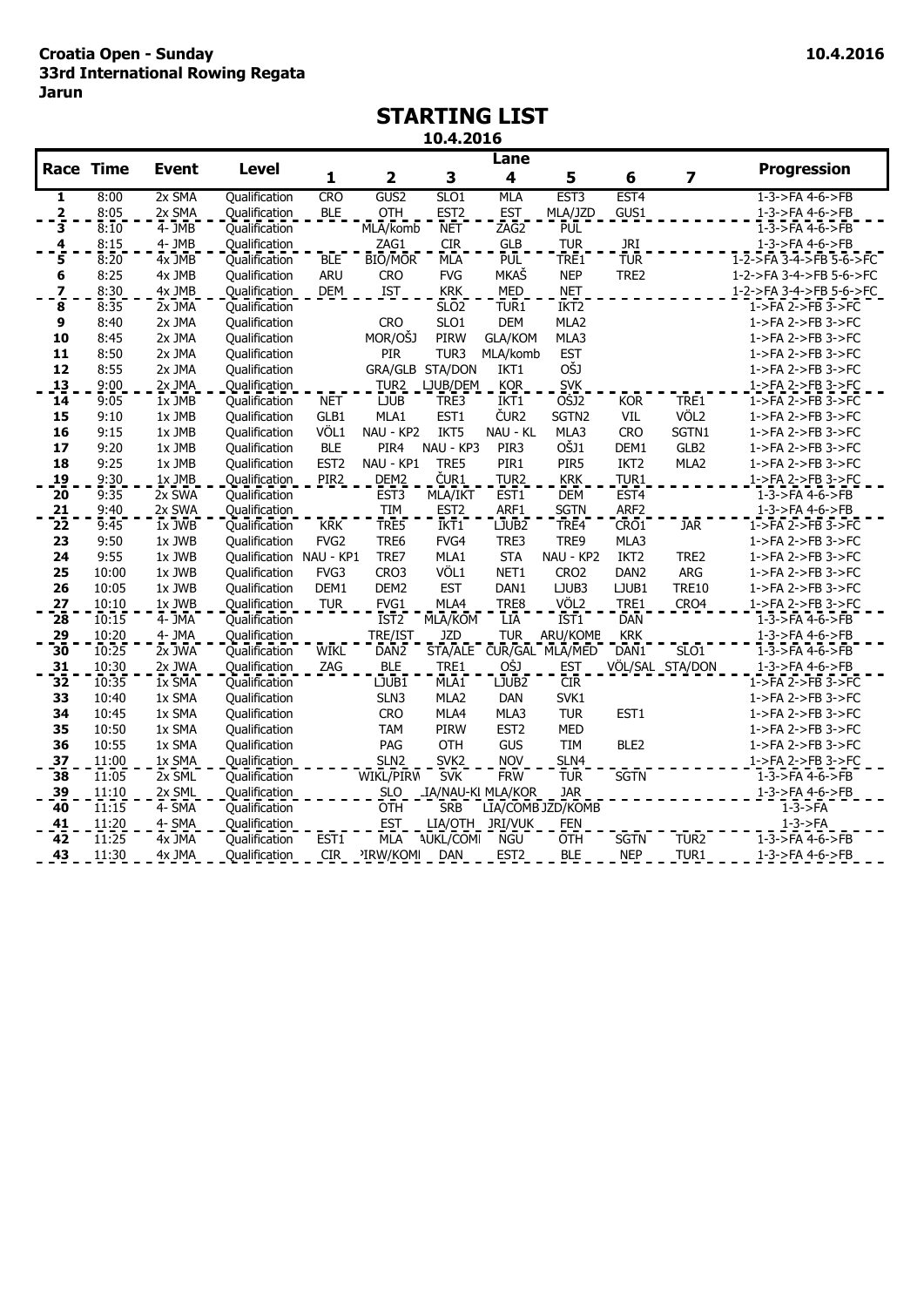Start 1 **Qualification** 

**8:00 2x SMA**

| 8:00           |                  |                               |                                  |
|----------------|------------------|-------------------------------|----------------------------------|
| LANE           | <b>CODE</b>      | <b>CLUB</b>                   | <b>CREW</b>                      |
| 1              | <b>CRO</b>       | Croatia                       | Ivan Vidović, Fran Baumgertner   |
| $\overline{2}$ | GUS <sub>2</sub> | Gusar                         | Dinko Bartulović, Nikola Dumčić  |
| 3              | SLO <sub>1</sub> | Veslaška Zveza<br>Slovenije   | Borut Rebolj, Gašper Ostanek     |
| 4              | MLA              | <b>Mladost</b>                | Martin Sinković, Valent Sinković |
| 5              | EST <sub>3</sub> | Estonian Rowing<br>Federation | Sten Erik Anderson, Oskar Kuzmin |
| 6              | EST <sub>4</sub> | Estonian Rowing<br>Federation | Marko Laius, Johann Poolak       |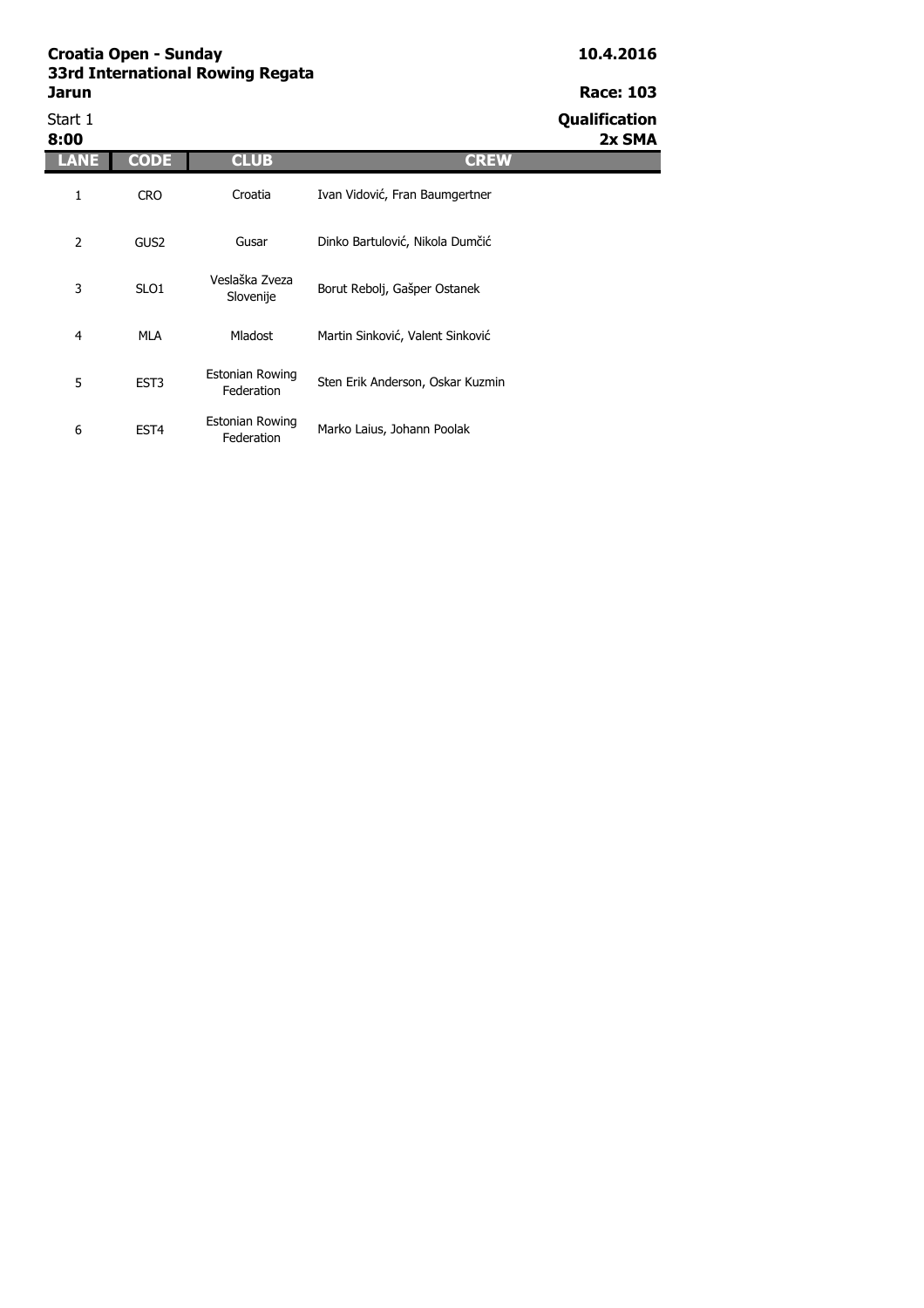Start 2 **Qualification**

| 8:05           |                  |                                      | 2x SMA                                             |
|----------------|------------------|--------------------------------------|----------------------------------------------------|
| ANE            | <b>CODE</b>      | <b>CLUB</b>                          | <b>CREW</b>                                        |
| 1              | <b>BLE</b>       | Bled                                 | Marko Hladnik, Miha Aljančić                       |
| 2              | <b>OTH</b>       | Ottensheim                           | Nikolaus Brandner, David Neubauer                  |
| 3              | EST <sub>2</sub> | Estonian Rowing<br>Federation        | Kaspar Taimsoo, Tonu Endrekson                     |
| $\overline{4}$ | <b>EST</b>       | <b>Estonian Rowing</b><br>Federation | Allar Raja, Andrei Jamsa                           |
| 5              | MLA/JZD          |                                      | Mladost/ JadranZadar Luka Baričević, Tomislav Šain |
| 6              | GUS1             | Gusar                                | Zvonimir Batinić, Mario Kujundžić                  |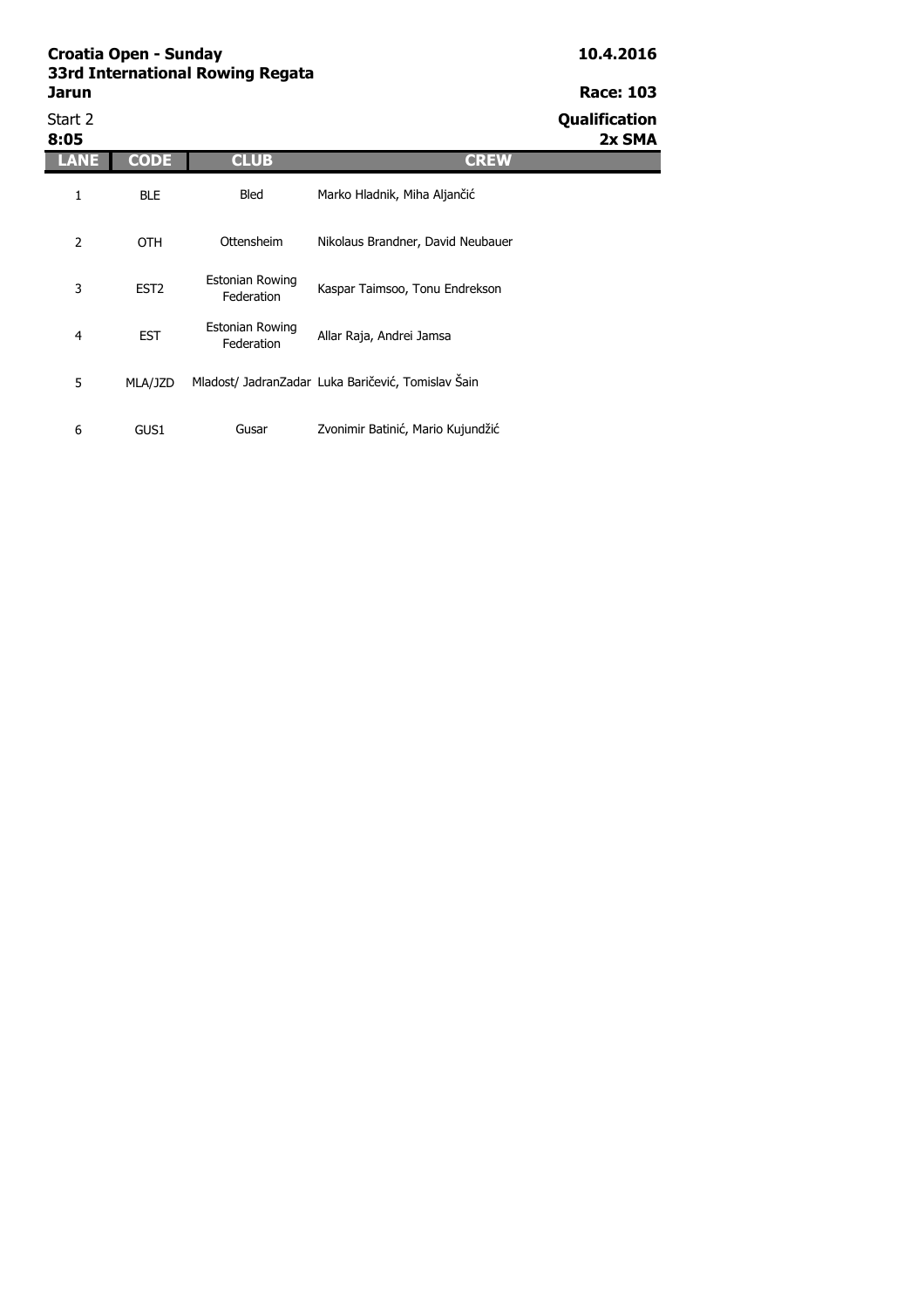| Jarun           |             |                 | <b>Race: 105</b>                                                             |
|-----------------|-------------|-----------------|------------------------------------------------------------------------------|
| Start 3<br>8:10 |             |                 | Qualification<br>4- JMB                                                      |
| LAR             | <b>CODE</b> | <b>CLUB</b>     | <b>CREW</b>                                                                  |
| 2               | MLA/komb    | Mladost         | Nikola Budak, Jakov Čorak, Zvonimir Bandov, Marko Tutić                      |
| 3               | <b>NET</b>  | Nettuno Trieste | Janos Gruden, Matteo Tamburin, Adam Bark, Enea Pipolo                        |
| 4               | ZAG2        | Zagreb          | Benedikt Barun, Vinko Brezić, Damir Mešić, Filip Mikulić                     |
| 5               | <b>PUL</b>  | Pullino         | Simone Abrami, Giovanni Drago, Matteo Casteglione, Gabriele<br><b>Dionis</b> |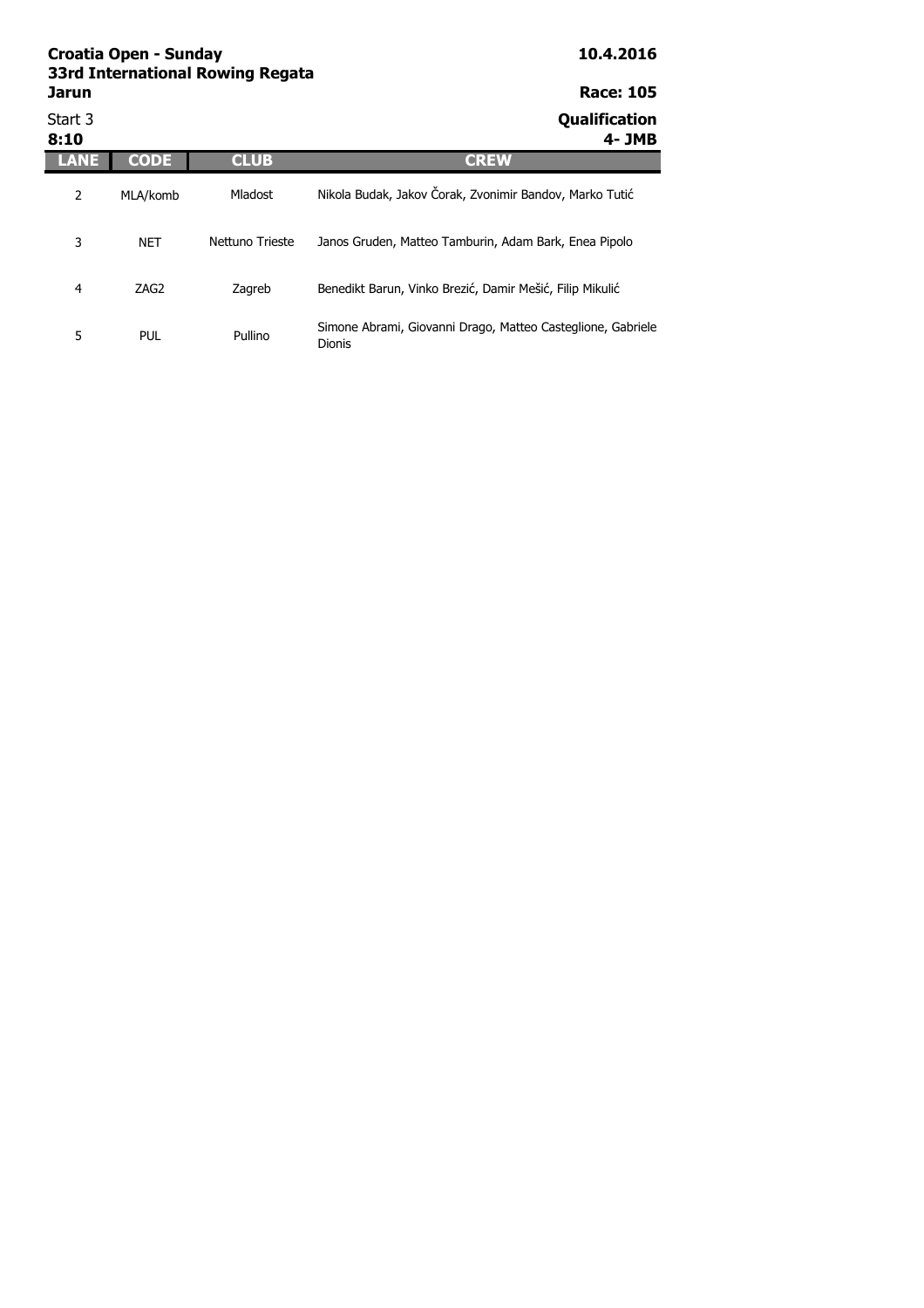| Start 4<br>8:15 |             |                                     | Qualification<br>4- JMB                                                      |
|-----------------|-------------|-------------------------------------|------------------------------------------------------------------------------|
|                 | <b>CODE</b> | <b>CLUB</b>                         | <b>CREW</b>                                                                  |
| 2               | ZAG1        | Zagreb                              | Eugen Vrdoljak, Luka Keran, Vid Ferenčina, Ivan Pichler                      |
| 3               | <b>CIR</b>  | Circolo Ospedalieri                 | Alessandro Ronchetti, Nicola Dei Rossi, Edoardo Finotto,<br>Nicollo Vianello |
| 4               | <b>GLB</b>  | Galeb Zemun                         | Marko Prodanović, Todor Stanković, Andrija Simeunović,<br>Kosta Banjac       |
| 5               | <b>TUR</b>  | <b>Turkish Rowing</b><br>Federation | Mehmet Capanoglu, Halil Ibrahim Güzelba, Bariş Ertürk, Emre<br>Kubilay Oguz  |
| 6               | JRI         | Jadran Rijeka                       | Mateo Stojšić, Janko Tomac, Vito Papić, Gianni Amižić                        |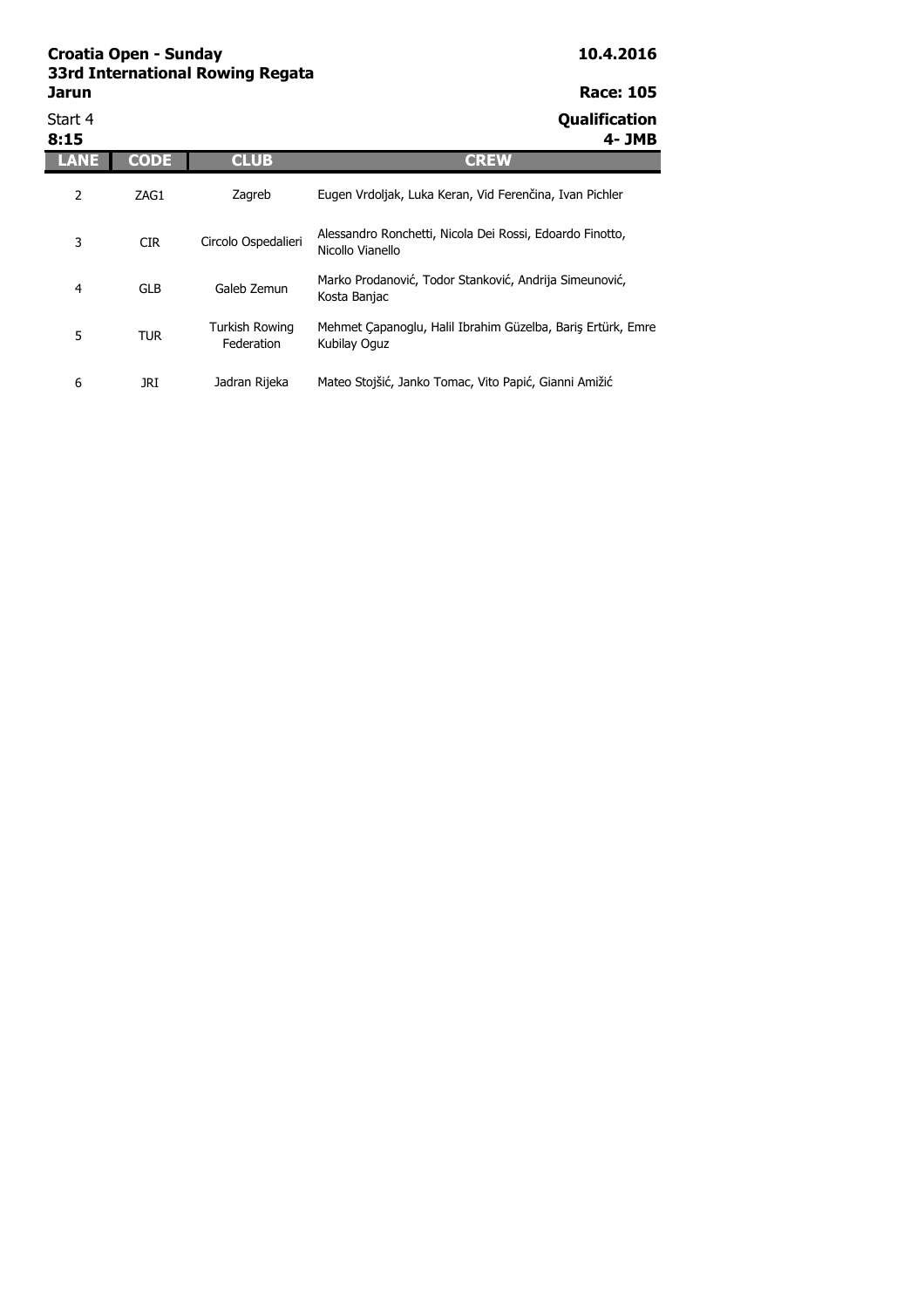| Jarun          |                |                                     | <b>Race: 106</b>                                                     |
|----------------|----------------|-------------------------------------|----------------------------------------------------------------------|
| Start 5        |                |                                     | Qualification                                                        |
| 8:20<br>ANE    | <b>CODE</b>    | <b>CLUB</b>                         | 4x JMB<br><b>CREW</b>                                                |
| 1              | <b>BLE</b>     | <b>Bled</b>                         | Isak Žvegelj, Denis Čatak, Martin Starčić, Aleksej Tratnik           |
| $\overline{2}$ | <b>BIO/MOR</b> | Biokovo/ Mornar                     | Karlo Čaljkušić, Ivan Šarić, Goran Mahmutović, Marin Perković        |
| 3              | <b>MLA</b>     | <b>Mladost</b>                      | Sven Skroč, Lovro Škrina, Fran Čumpek, Brun Zufikarpašić             |
| $\overline{4}$ | <b>PUL</b>     | Pullino                             | Nathan Fornaroso, Federico Marsi, Federico Liu, Tommaso<br>Ferronato |
| 5              | TRE1           | Trešnjevka                          | Vinko Zoričić, Viktor Pujas, Noah Kordić, Robert Rukavina            |
| 6              | TUR            | <b>Turkish Rowing</b><br>Federation | Bora Özge, Berat Eren Güler, Emir Saygili, Denizhan Aydin            |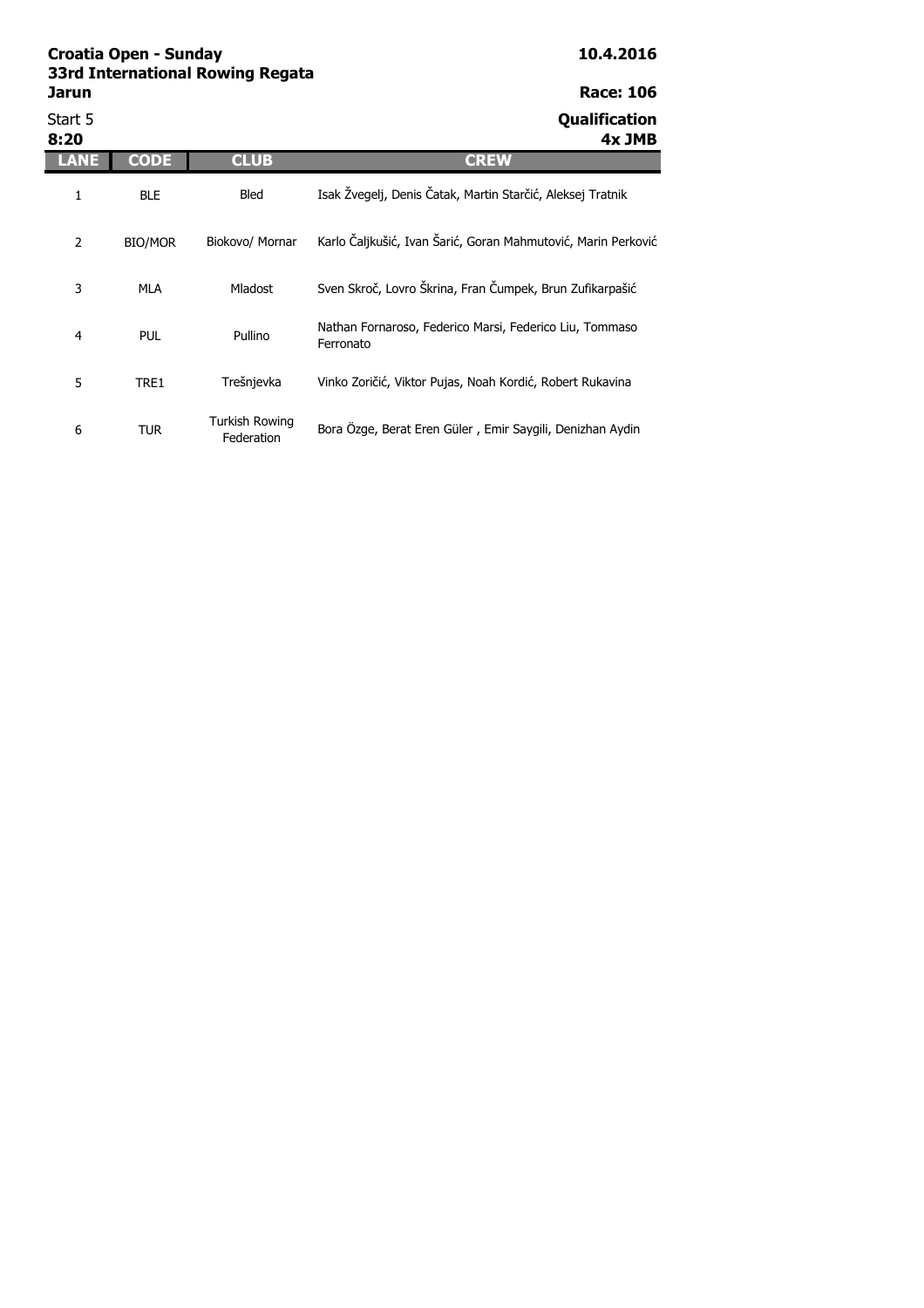| Start 6<br>8:25 |             |                       | <b>Qualification</b><br>4x JMB                                       |
|-----------------|-------------|-----------------------|----------------------------------------------------------------------|
| LANE            | <b>CODE</b> | <b>CLUB</b>           | <b>CREW</b>                                                          |
| 1               | <b>ARU</b>  | Arupinum              | Noel Kopitar, Teo Apollonio, Sven Peteh, Moreno Pajković             |
| 2               | <b>CRO</b>  | Croatia               | Lovro Stanić, Matija Turčić, Anton Vučinić, Teo Čižić                |
| 3               | <b>FVG</b>  | Friuli Venezia Giulia | Riccardo Cepile, Luca Zemolin, Federico Paulotto, Niccolo<br>Schintu |
| 4               | MKAŠ        | Marina Kaštela        | Roberto Cvijetić, Duje Perišin, Josip Bedalov, Marin Mateljan        |
| 5               | <b>NEP</b>  | Neptun                | Pero Kukuljica, Vlaho Đivanović, Luka Grubišić, Lovro Condrić        |
| 6               | TRE2        | Trešnjevka            | Tin Jednobrković, Leon Puljević, Otto Skypala, Filip Mihalinec       |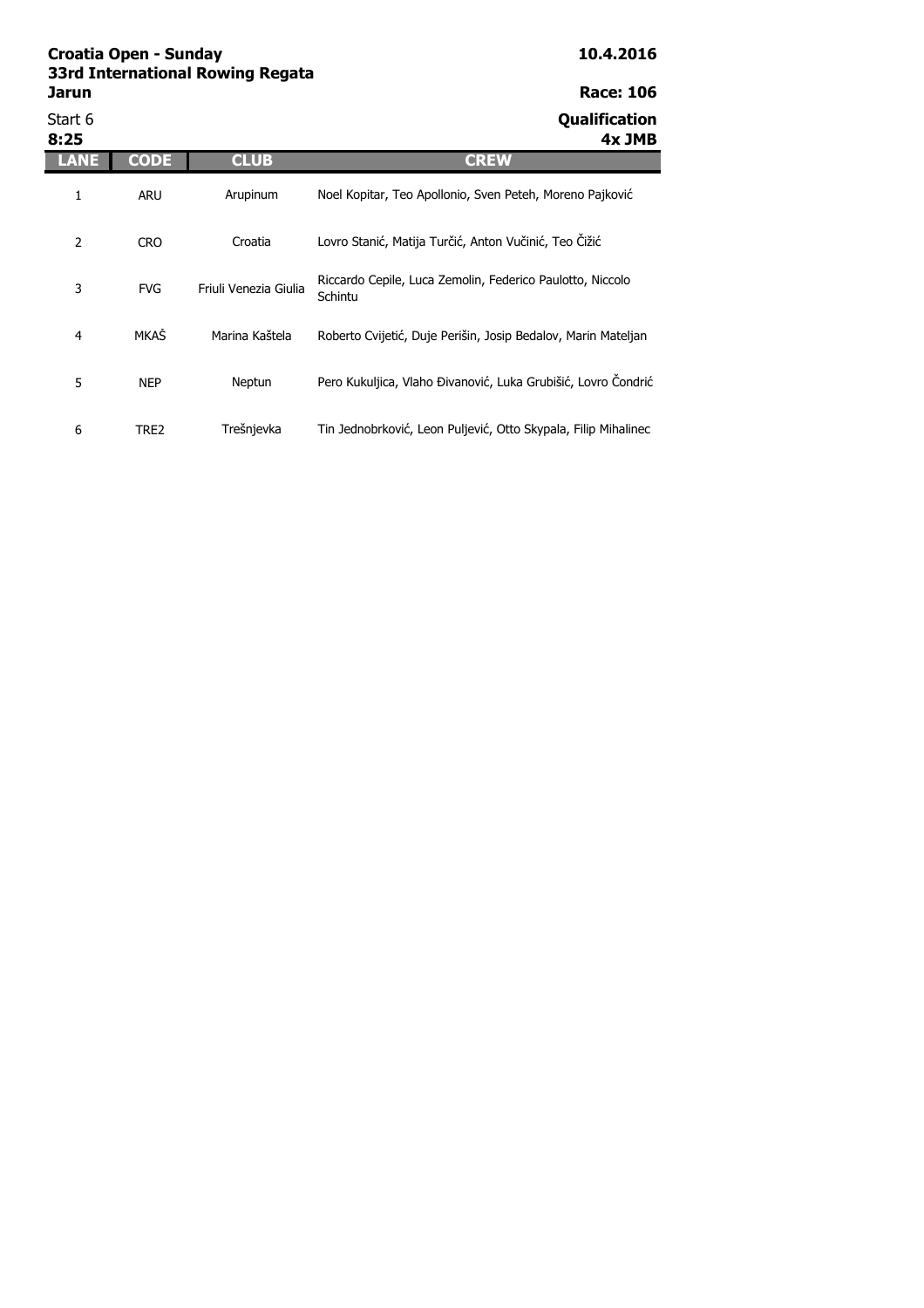| Start 7<br>8:30 |             |                              | Qualification<br>4x JMB                                               |
|-----------------|-------------|------------------------------|-----------------------------------------------------------------------|
| ANE             | <b>CODE</b> | <b>CLUB</b>                  | <b>CREW</b>                                                           |
| 1               | <b>DEM</b>  | Dravske elektrane<br>Maribor | Valuk Macuh, Filip Polše, Žiga Osvald, Jan Mužerlin                   |
| 2               | IST         | Istra                        | Fabio Ipsa, Antonio Perinić, Luka Markulinčić, Teo Ušić               |
| 3               | <b>KRK</b>  | Krka                         | Stipe Koloper, Krisijan Papak, Nino Perišić, Jerko Radovčić           |
| 4               | MED         | Medulin                      | Luka Grubeša, Mario Buršić, Oskar Kovač, Ivan Milošević               |
| 5               | <b>NET</b>  | Nettuno Trieste              | Valentino Pavan, Marco Canciani, Marc Snidersic, Francesco<br>Manzoni |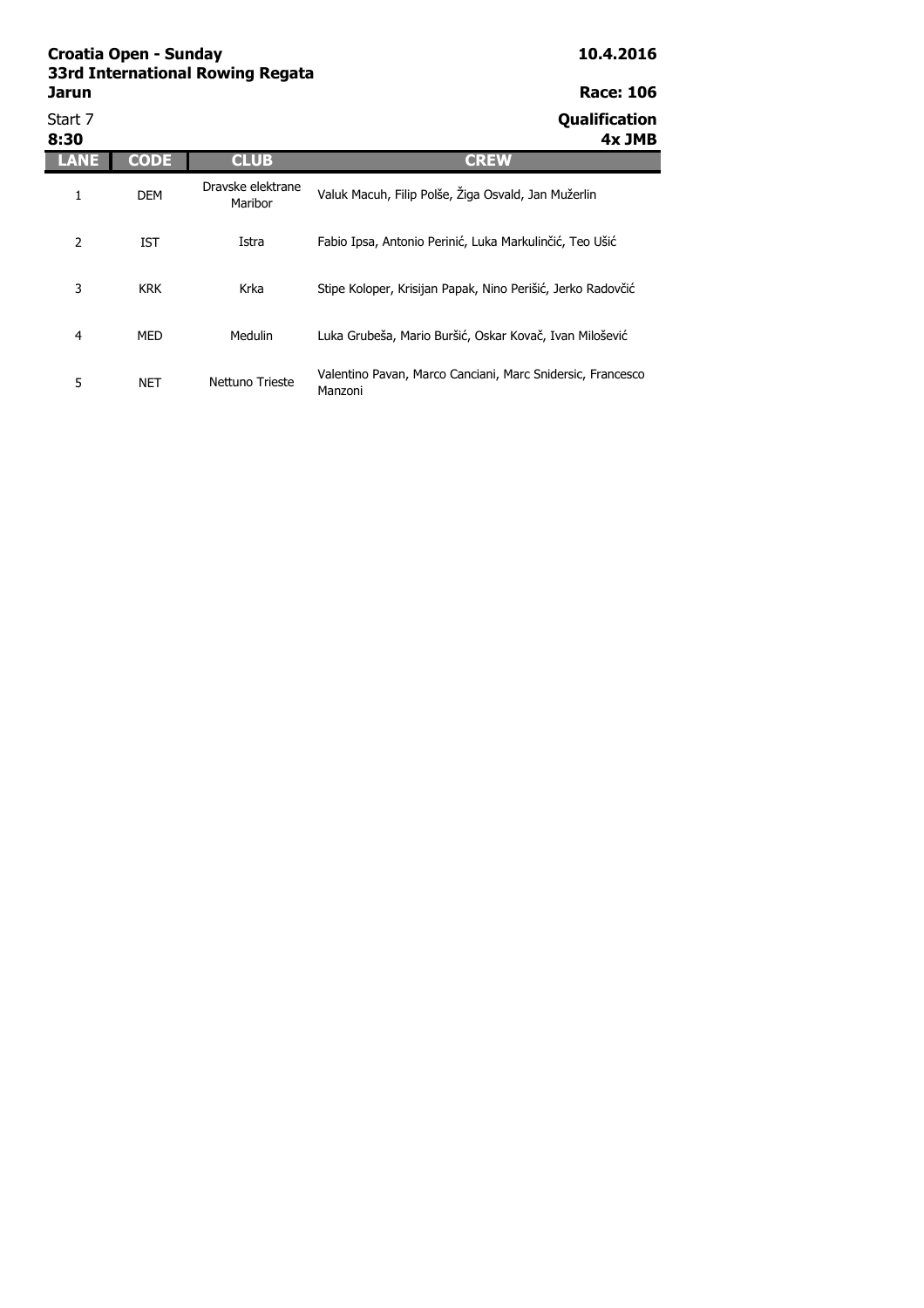| <b>Jarun</b>    | Croatia Open - Sunday | 33rd International Rowing Regata |                                       | 10.4.2016<br><b>Race: 107</b> |
|-----------------|-----------------------|----------------------------------|---------------------------------------|-------------------------------|
| Start 8<br>8:35 |                       |                                  |                                       | Qualification<br>2x JMA       |
| LANE            | <b>CODE</b>           | <b>CLUB</b>                      | <b>CREW</b>                           |                               |
| 3               | SLO <sub>2</sub>      | Veslaška Zveza<br>Slovenije      | Jaka Malešič, Nejc Donaval            |                               |
| 4               | TUR <sub>1</sub>      | Turkish Rowing<br>Federation     | Ahmet Ensar Yildirim, Bilal Karademir |                               |

Iktus Antun Lončarić, Patrik Lončarić

5 IKT2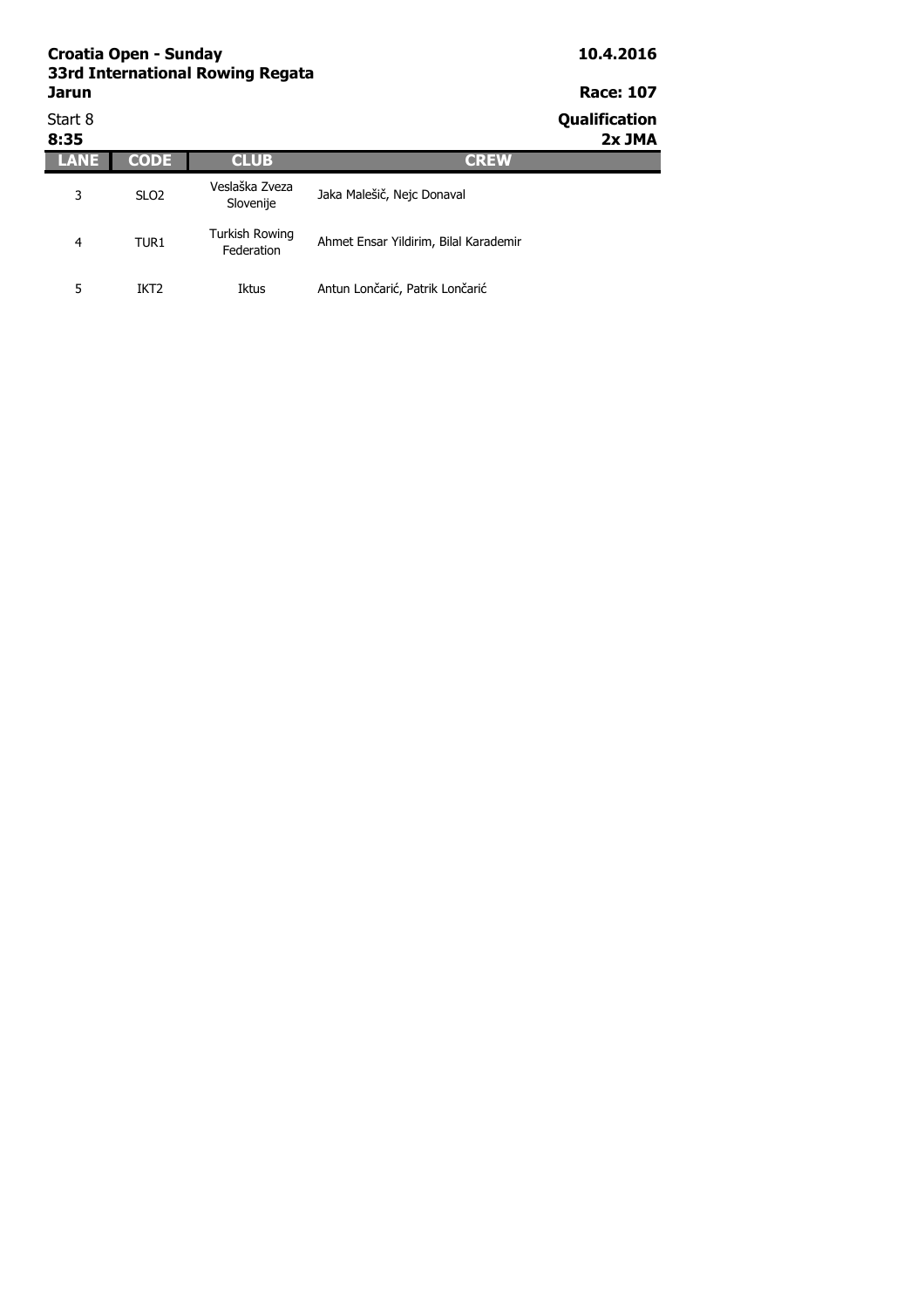|                 | <b>Croatia Open - Sunday</b><br>33rd International Rowing Regata |                              |                                  |                         |  |  |  |  |
|-----------------|------------------------------------------------------------------|------------------------------|----------------------------------|-------------------------|--|--|--|--|
| <b>Jarun</b>    | <b>Race: 107</b>                                                 |                              |                                  |                         |  |  |  |  |
| Start 9<br>8:40 |                                                                  |                              |                                  | Qualification<br>2x JMA |  |  |  |  |
|                 | <b>CODE</b>                                                      | <b>CLUB</b>                  | <b>CREW</b>                      |                         |  |  |  |  |
| 2               | <b>CRO</b>                                                       | Croatia                      | Filip Lesić, Karlo Habuda        |                         |  |  |  |  |
| 3               | SLO <sub>1</sub>                                                 | Veslaška Zveza<br>Slovenije  | Nik Krebs, Jaka Čas              |                         |  |  |  |  |
| 4               | <b>DEM</b>                                                       | Dravske elektrane<br>Maribor | Pavel Podjavoršek, Jernej Osvald |                         |  |  |  |  |

Mladost Mislav Konjik, Matej Kovačević

5 MLA2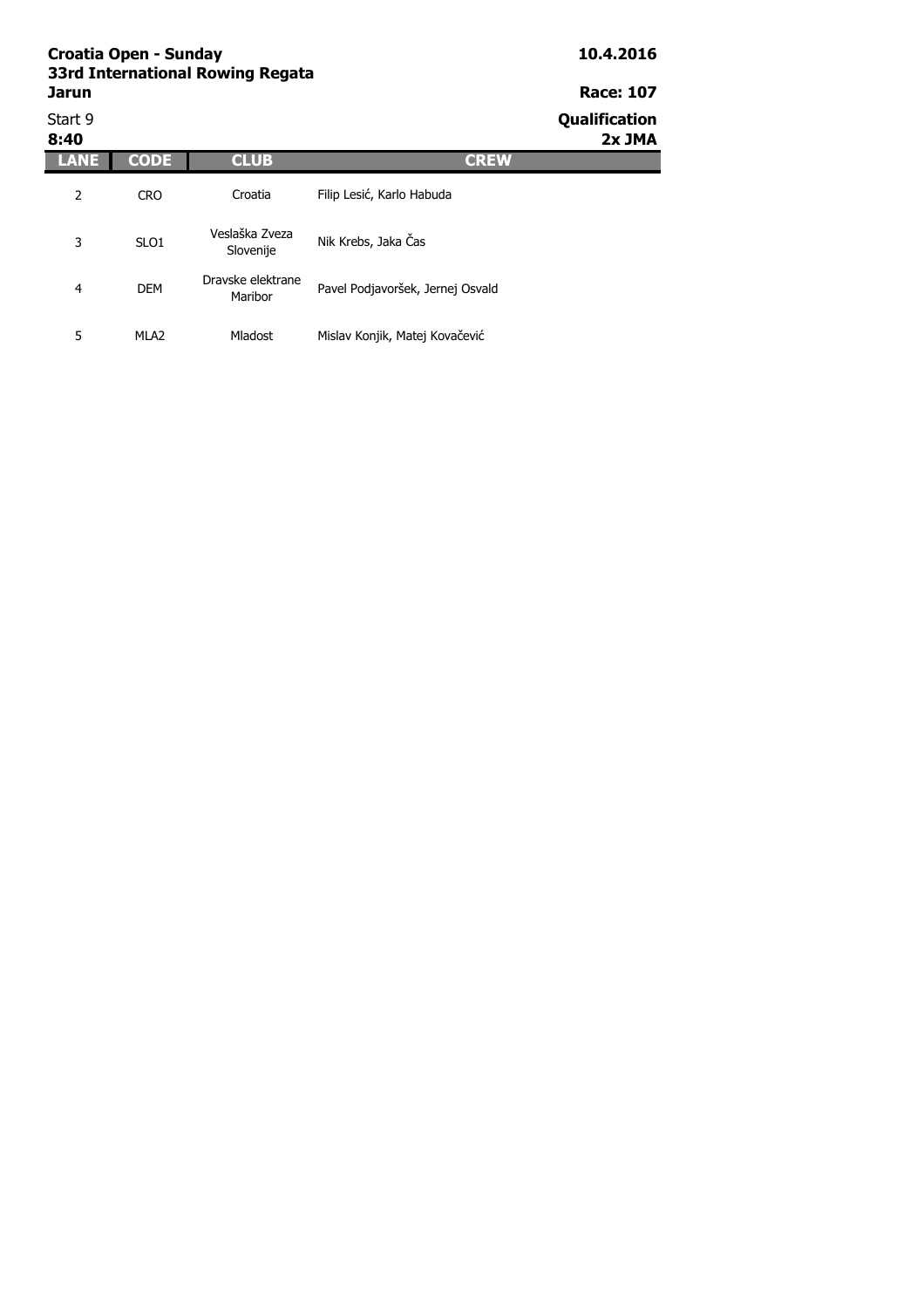## **Croatia Open - Sunday 10.4.2016 33rd International Rowing Regata Jarun Race: 107**<br> **Race: 107**<br> **Start 10**

| Start 10<br>8:45 |                |                           |                                   | Qualification<br>2x JMA |
|------------------|----------------|---------------------------|-----------------------------------|-------------------------|
| LANE             | <b>CODE</b>    | <b>CLUB</b>               | <b>CREW</b>                       |                         |
| 2                | MOR/OŠJ        | Mornar/ Ošjak             | Domagoj Barbača, Stipe Trojanović |                         |
| 3                | <b>PIRW</b>    | Pirat Wien                | Levi Weber, Oskar Moser           |                         |
| 4                | <b>GLA/KOM</b> | Glagoljaš/<br>kombinacija | Mihael Girotto, Ivan Ante Grgić   |                         |
| 5                | MLA3           | Mladost                   | Lovro Banović, Fran Zulfikarpašić |                         |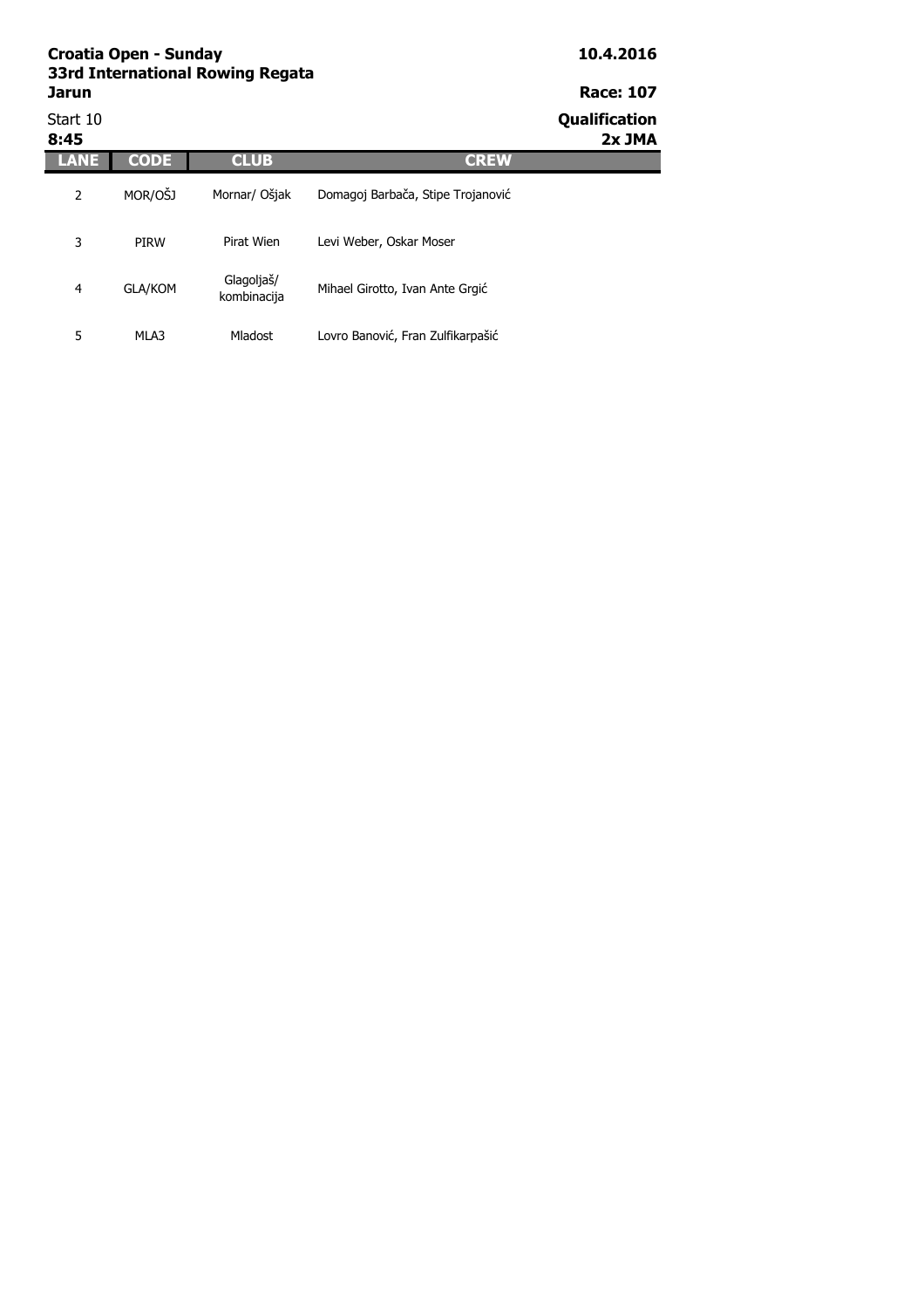Start 11 **Qualification** 

| 8:50 |                  |                                      |                               | 2x JMA |
|------|------------------|--------------------------------------|-------------------------------|--------|
|      | CODE             | <b>CLUB</b>                          | <b>CREW</b>                   |        |
| 2    | <b>PIR</b>       | Piran                                | Leon Mikuletič, Matija Špeh   |        |
| 3    | TUR <sub>3</sub> | Turkish Rowing<br>Federation         | Enes Yenipazarli, Kaan Bag    |        |
| 4    | <b>MLA/TRE</b>   | Mladost                              | Zvonimir Soldo, Boris Cesarec |        |
| 5    | <b>EST</b>       | <b>Estonian Rowing</b><br>Federation | Rain Harjus, Ander Koppel     |        |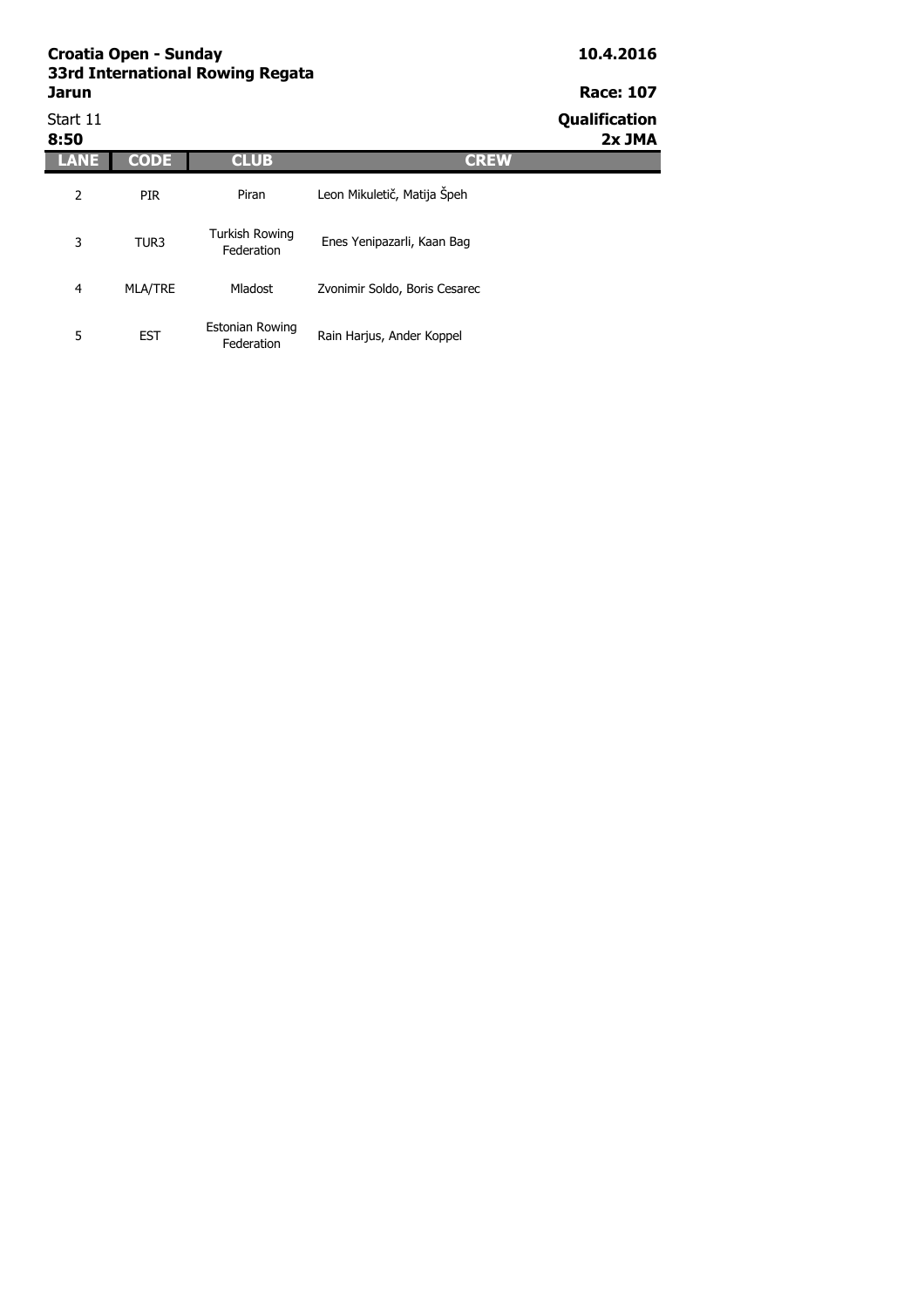| Start 12<br>8:55 |                |                          |                                        | Qualification<br>2x JMA |
|------------------|----------------|--------------------------|----------------------------------------|-------------------------|
|                  | <b>CODE</b>    | <b>CLUB</b>              | <b>CREW</b>                            |                         |
| 2                | <b>GRA/GLB</b> | Grafičar/ Galeb<br>Zemun | Vukašin Pivač, Pavle Šimić             |                         |
| 3                | STA/DON        | Staw/ Donau              | Maximilian Hornacek, Martin Animashaun |                         |
| 4                | IKT1           | Iktus                    | Marijan Lovković, Dino Steiner         |                         |
| 5                | OŠJ            | Ošjak                    | Antonio Šparović, Leon Surjan          |                         |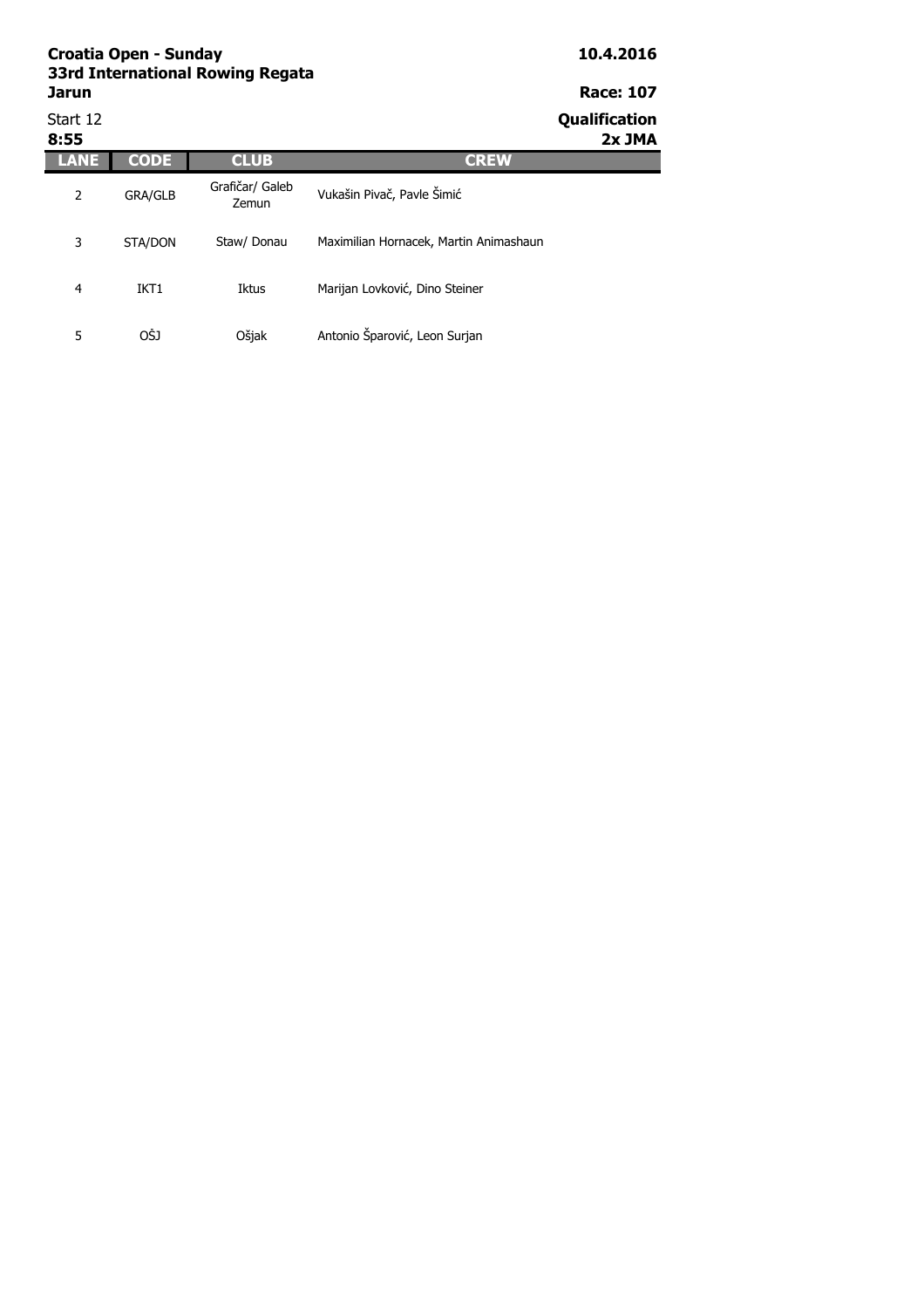| Start 13<br>9:00 |                  |                                     |                                 | <b>Qualification</b><br>2x JMA |
|------------------|------------------|-------------------------------------|---------------------------------|--------------------------------|
|                  | <b>CODE</b>      | <b>CLUB</b>                         | <b>CREW</b>                     |                                |
| 2                | TUR <sub>2</sub> | <b>Turkish Rowing</b><br>Federation | Ömer Öner, Derviş Kemal Özdemir |                                |
| 3                | LJUB/DEM         | Ljubljanica/ Dravske<br>el. Mar.    | Miha Cafuta, Rok Makrovič       |                                |
| 4                | <b>KOR</b>       | Korana                              | Josip Grgurić, Mislav Cindrić   |                                |
| 5                | <b>SVK</b>       | Slovak Rowing<br>Federation         | Jakub Popelka, Adam Štiffel     |                                |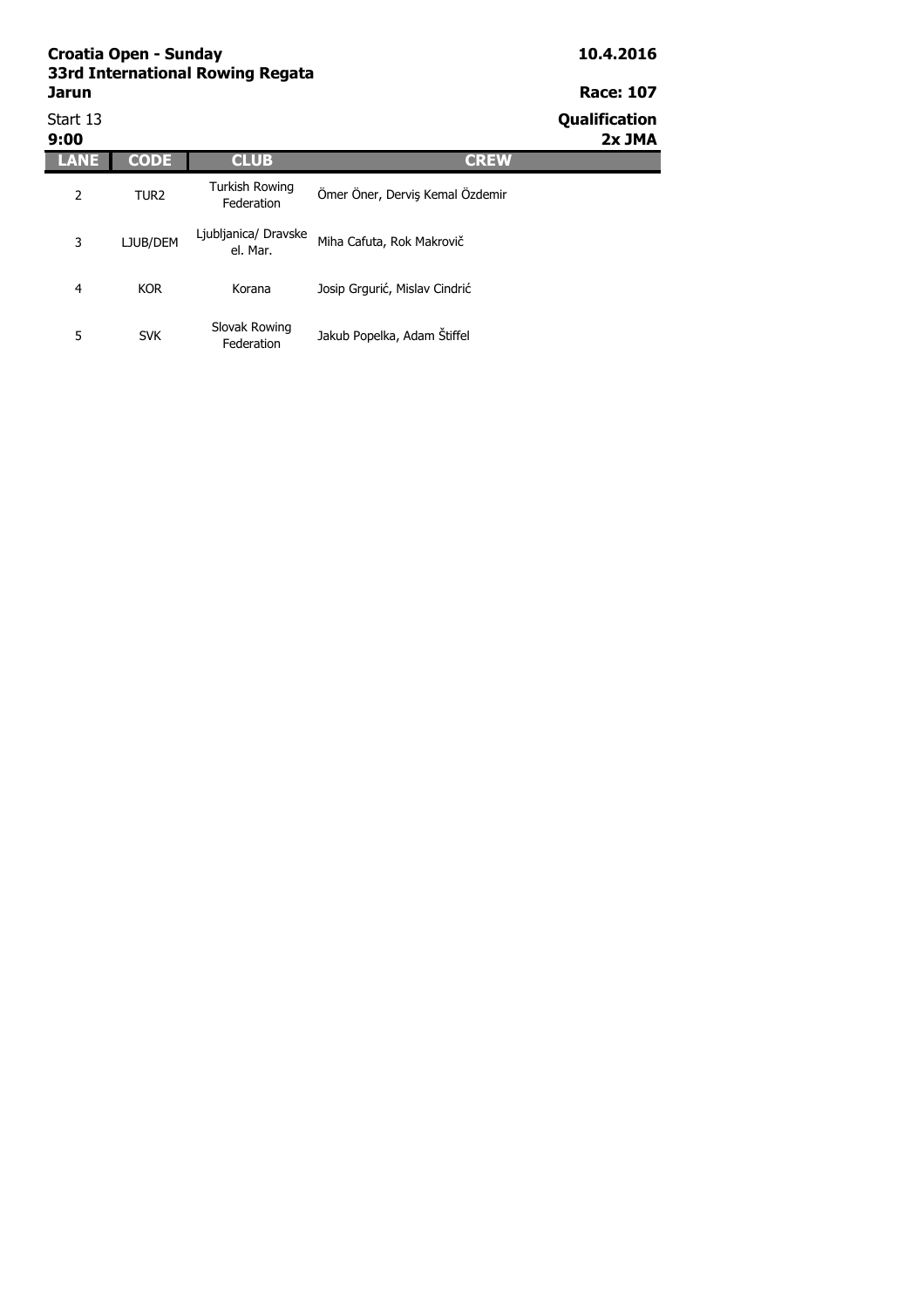# Start 14 **Qualification**

| 9:05           |             |                 |                 |             | 1x JMB |
|----------------|-------------|-----------------|-----------------|-------------|--------|
| <b>ANE</b>     | <b>CODE</b> | <b>CLUB</b>     |                 | <b>CREW</b> |        |
| 1              | <b>NET</b>  | Nettuno Trieste | Andrea Gottardi |             |        |
| $\overline{2}$ | <b>LJUB</b> | Ljubljanica     | Vanja Lorenčić  |             |        |
| 3              | TRE3        | Trešnjevka      | Marko Švalj     |             |        |
| $\overline{4}$ | IKT1        | Iktus           | Vedran Steiner  |             |        |
| 5              | OŠJ2        | Ošjak           | Antonio Burmas  |             |        |
| 6              | <b>KOR</b>  | Korana          | Marko Kukolj    |             |        |
| $\overline{7}$ | TRE1        | Trešnjevka      | Jakov Bijelić   |             |        |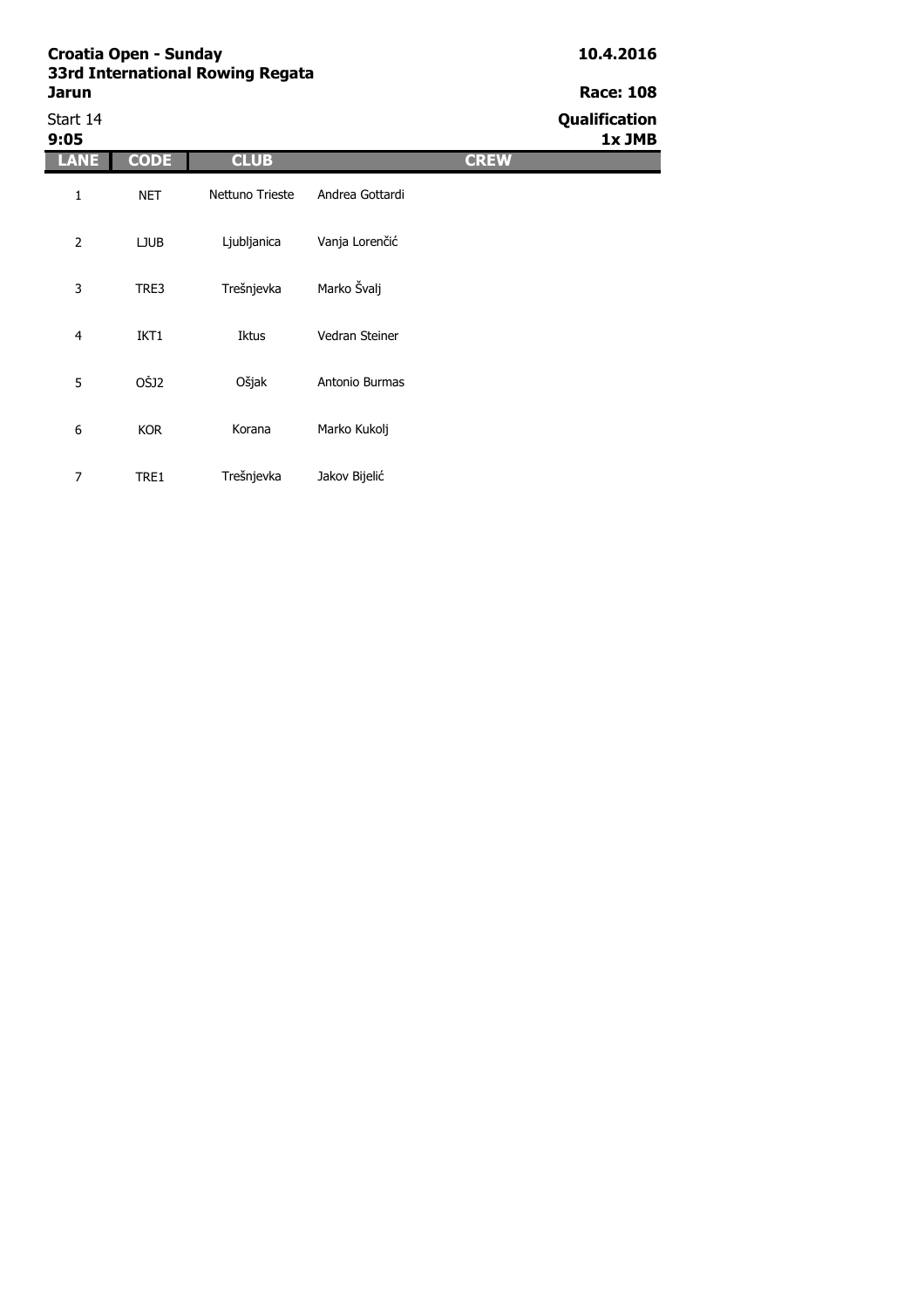Start 15 **Qualification**

| 9:10           |                   |                                      |                       |             | 1x JMB |
|----------------|-------------------|--------------------------------------|-----------------------|-------------|--------|
| LANE           | <b>CODE</b>       | <b>CLUB</b>                          |                       | <b>CREW</b> |        |
| 1              | GLB1              | Galeb Zemun                          | Petar Isaković        |             |        |
| $\overline{2}$ | MLA1              | Mladost                              | Karlo Romanić         |             |        |
| 3              | EST1              | <b>Estonian Rowing</b><br>Federation | Kristjan Lindsau      |             |        |
| $\overline{4}$ | ČUR <sub>2</sub>  | Čurug                                | Novak Stojšić         |             |        |
| 5              | SGTN <sub>2</sub> | <b>SGT Nautica</b>                   | Pierpaollo Calligaris |             |        |
| 6              | VIL               | Villach                              | Jakob Linder          |             |        |
| 7              | VÖL <sub>2</sub>  | Völkermarkt                          | Patrick Miklau        |             |        |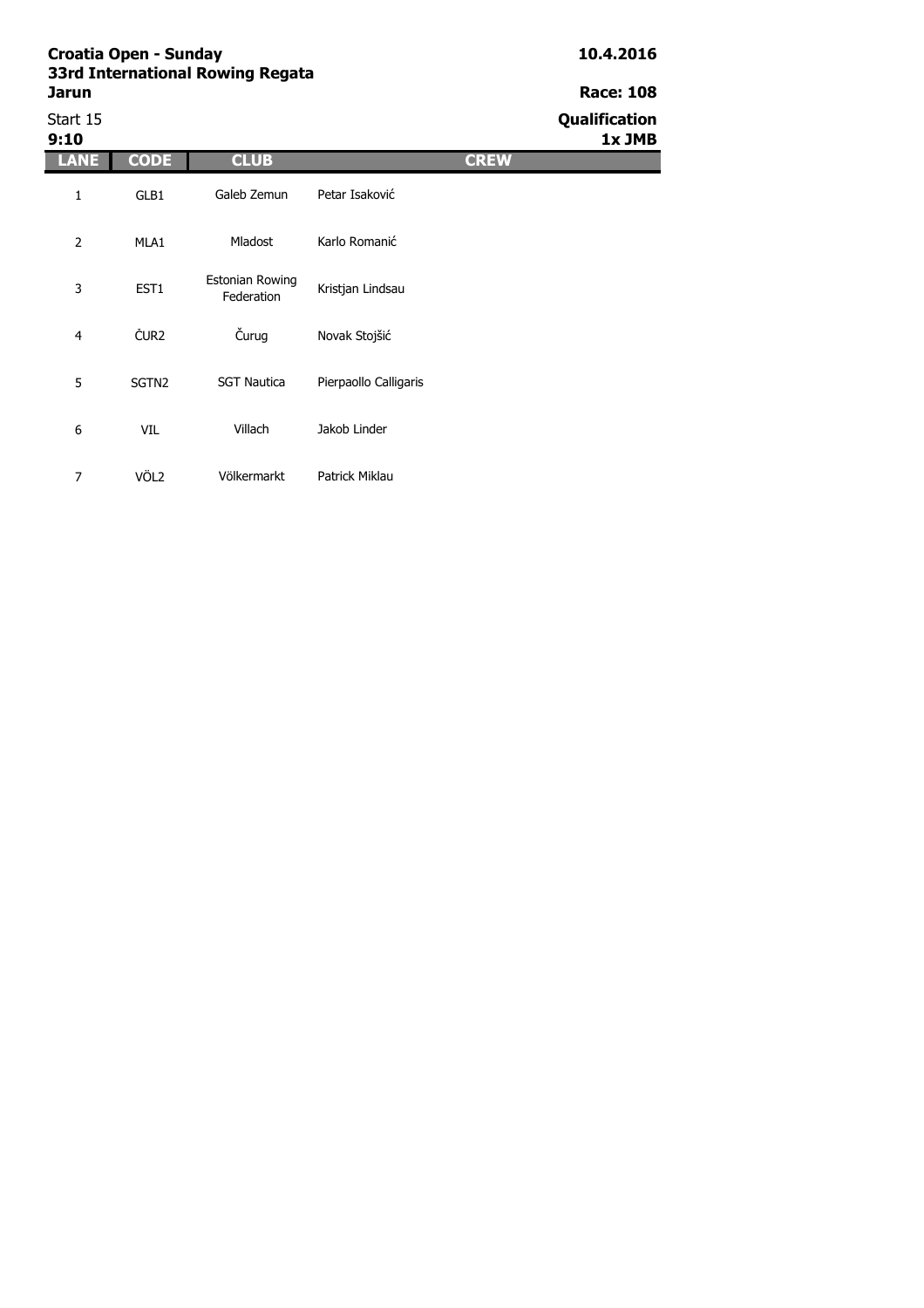| Start 16<br>9:15 |             |                                     |                  | Qualification<br>1x JMB |
|------------------|-------------|-------------------------------------|------------------|-------------------------|
| <b>ANE</b>       | <b>CODE</b> | <b>CLUB</b>                         | <b>CREW</b>      |                         |
| 1                | VÖL1        | Völkermarkt                         | David Krassnig   |                         |
| $\overline{2}$   | NAU - KP2   | Nautilus - Koper                    | Kristjan Škrlj   |                         |
| 3                | IKT5        | Iktus                               |                  |                         |
| 4                | NAU - KL    | Nautilus - Klagenfurt Martin Riedel |                  |                         |
| 5                | MLA3        | Mladost                             | Mateo Iviček     |                         |
| 6                | <b>CRO</b>  | Croatia                             | Ante Čanić       |                         |
| 7                | SGTN1       | <b>SGT Nautica</b>                  | Stefano Marcotto |                         |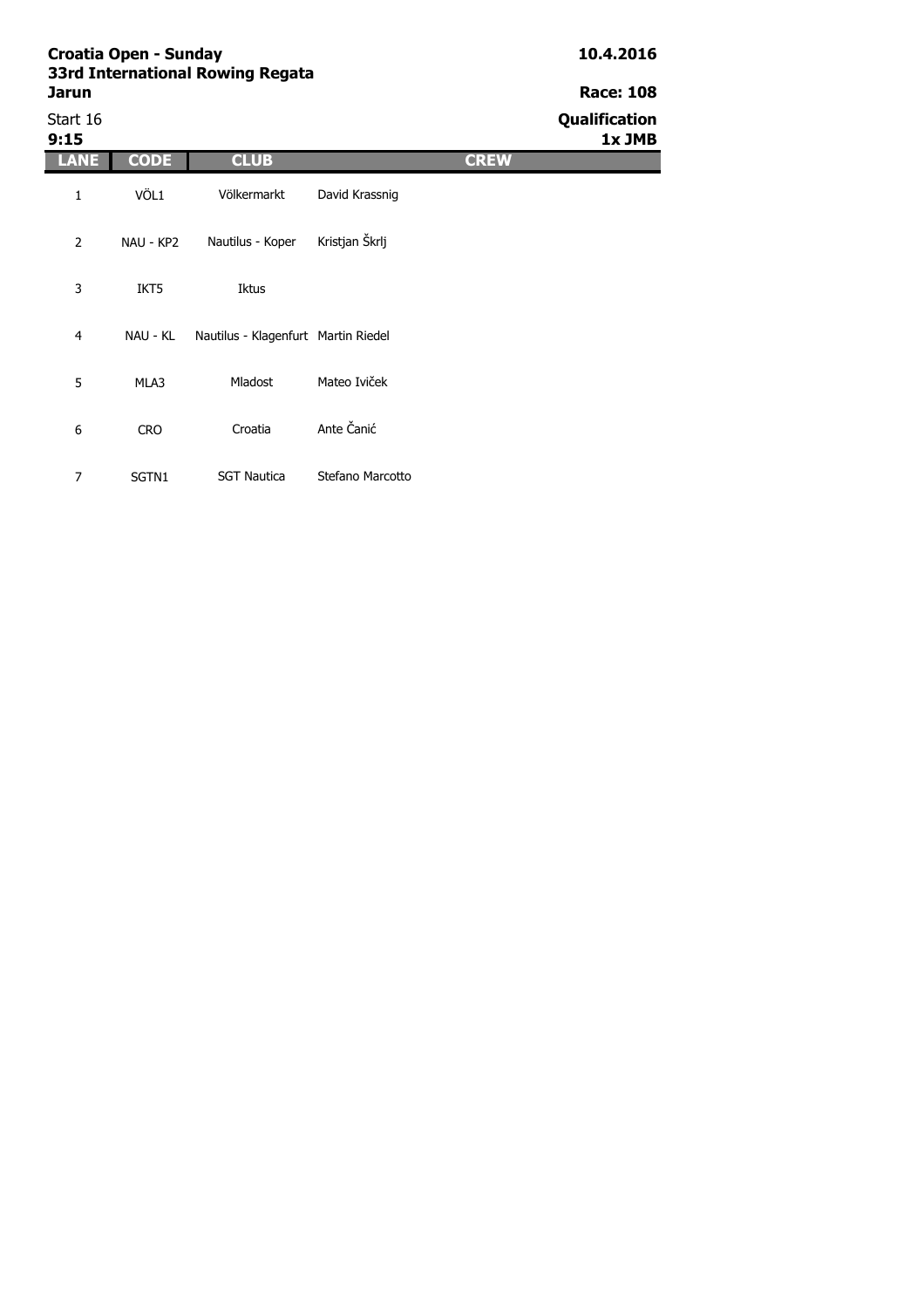# Start 17 **Qualification**

| 9:20             |                  |                              |                |             | 1x JMB |
|------------------|------------------|------------------------------|----------------|-------------|--------|
| <b>ANE</b>       | <b>CODE</b>      | <b>CLUB</b>                  |                | <b>CREW</b> |        |
| 1                | <b>BLE</b>       | Bled                         | Tonejc Metevž  |             |        |
| $\overline{2}$   | PIR4             | Piran                        | Matej Kranjec  |             |        |
| 3                | NAU - KP3        | Nautilus - Koper             | Tim Kramberger |             |        |
| $\overline{4}$   | PIR <sub>3</sub> | Piran                        | Matej Legat    |             |        |
| 5                | OŠJ1             | Ošjak                        | Stipe Padovan  |             |        |
| $\boldsymbol{6}$ | DEM1             | Dravske elektrane<br>Maribor | Blaž Puhek     |             |        |
| 7                | GLB <sub>2</sub> | Galeb Zemun                  | Nikola Srebro  |             |        |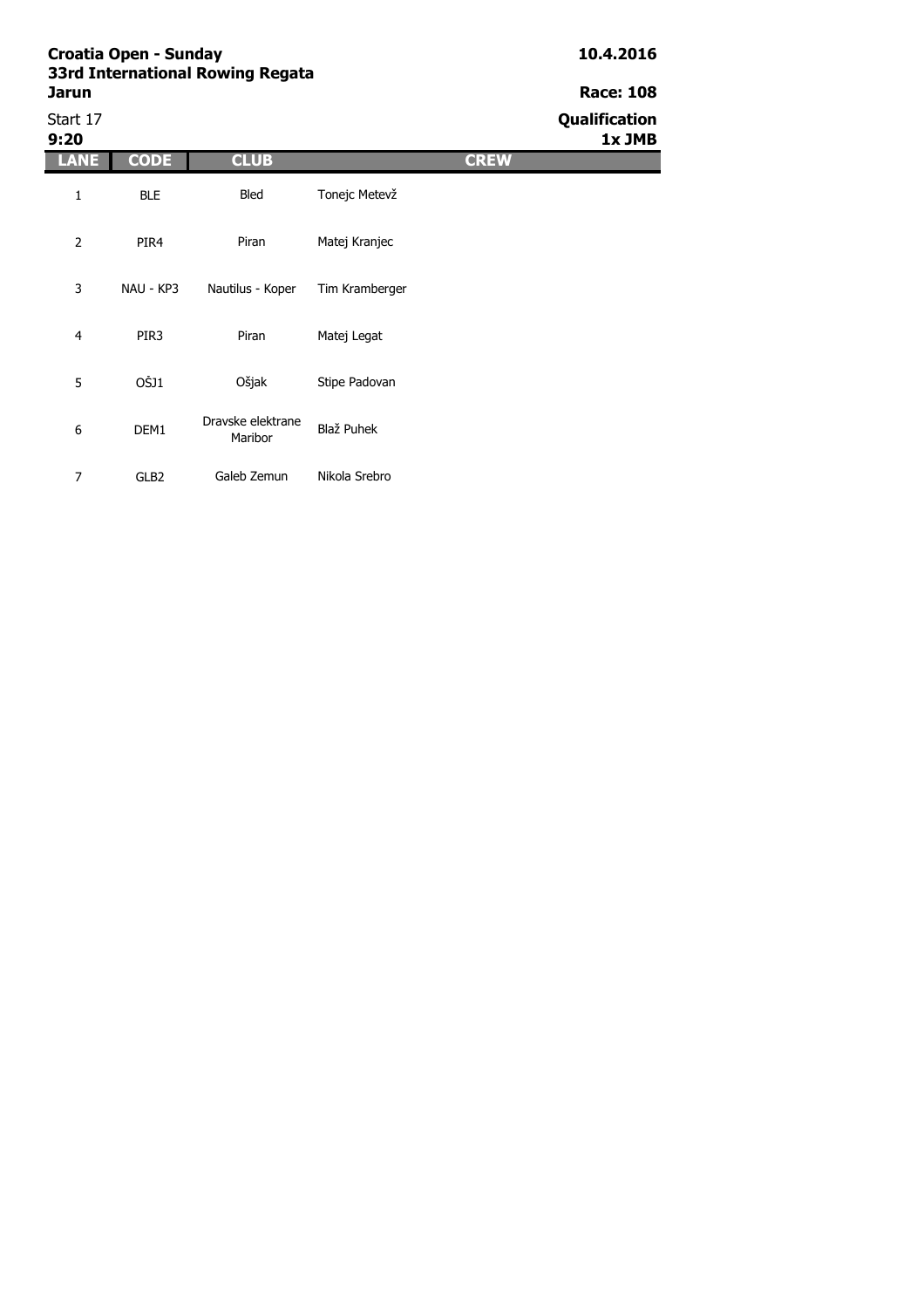| Start 18<br>9:25 |                  |                               |                   | Qualification<br>1x JMB |
|------------------|------------------|-------------------------------|-------------------|-------------------------|
| LANE             | <b>CODE</b>      | <b>CLUB</b>                   |                   | <b>CREW</b>             |
| 1                | EST <sub>2</sub> | Estonian Rowing<br>Federation | Handreas Kivistik |                         |
| 2                | NAU - KP1        | Nautilus - Koper              | Enej Rojc         |                         |
| 3                | TRE5             | Trešnjevka                    | Karlo Loparić     |                         |
| 4                | PIR1             | Piran                         | Thomas Mahnič     |                         |
| 5                | PIR <sub>5</sub> | Piran                         | Erik Malikovič    |                         |
| 6                | IKT <sub>2</sub> | <b>Iktus</b>                  | Dominik Halilović |                         |
| $\overline{7}$   | MLA <sub>2</sub> | Mladost                       | Marin Korda       |                         |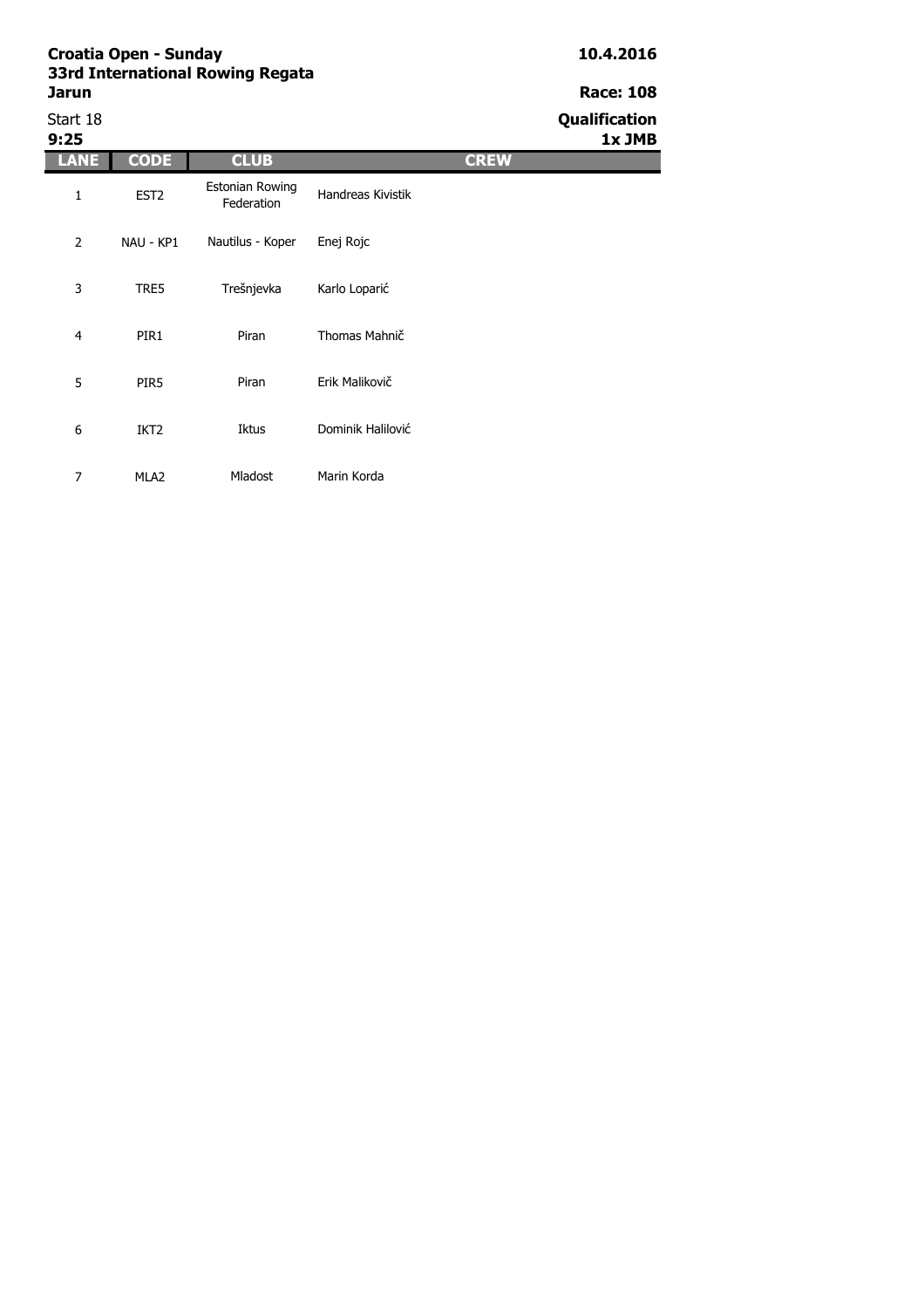Start 19 **Qualification**

| 9:30           |                  |                                     |                   |             | 1x JMB |
|----------------|------------------|-------------------------------------|-------------------|-------------|--------|
| ANE            | <b>CODE</b>      | <b>CLUB</b>                         |                   | <b>CREW</b> |        |
| 1              | PIR <sub>2</sub> | Piran                               | Gregor Bažec      |             |        |
| $\overline{2}$ | DEM <sub>2</sub> | Dravske elektrane<br>Maribor        | Jaša Bašl         |             |        |
| 3              | ČUR <sub>1</sub> | Čurug                               | Vlada Tontić      |             |        |
| $\overline{4}$ | TUR <sub>2</sub> | <b>Turkish Rowing</b><br>Federation | Behlül Uyar       |             |        |
| 5              | <b>KRK</b>       | Krka                                | Nikola Dugopoljac |             |        |
| 6              | TUR <sub>1</sub> | Turkish Rowing<br>Federation        | Yunus Emre Bulut  |             |        |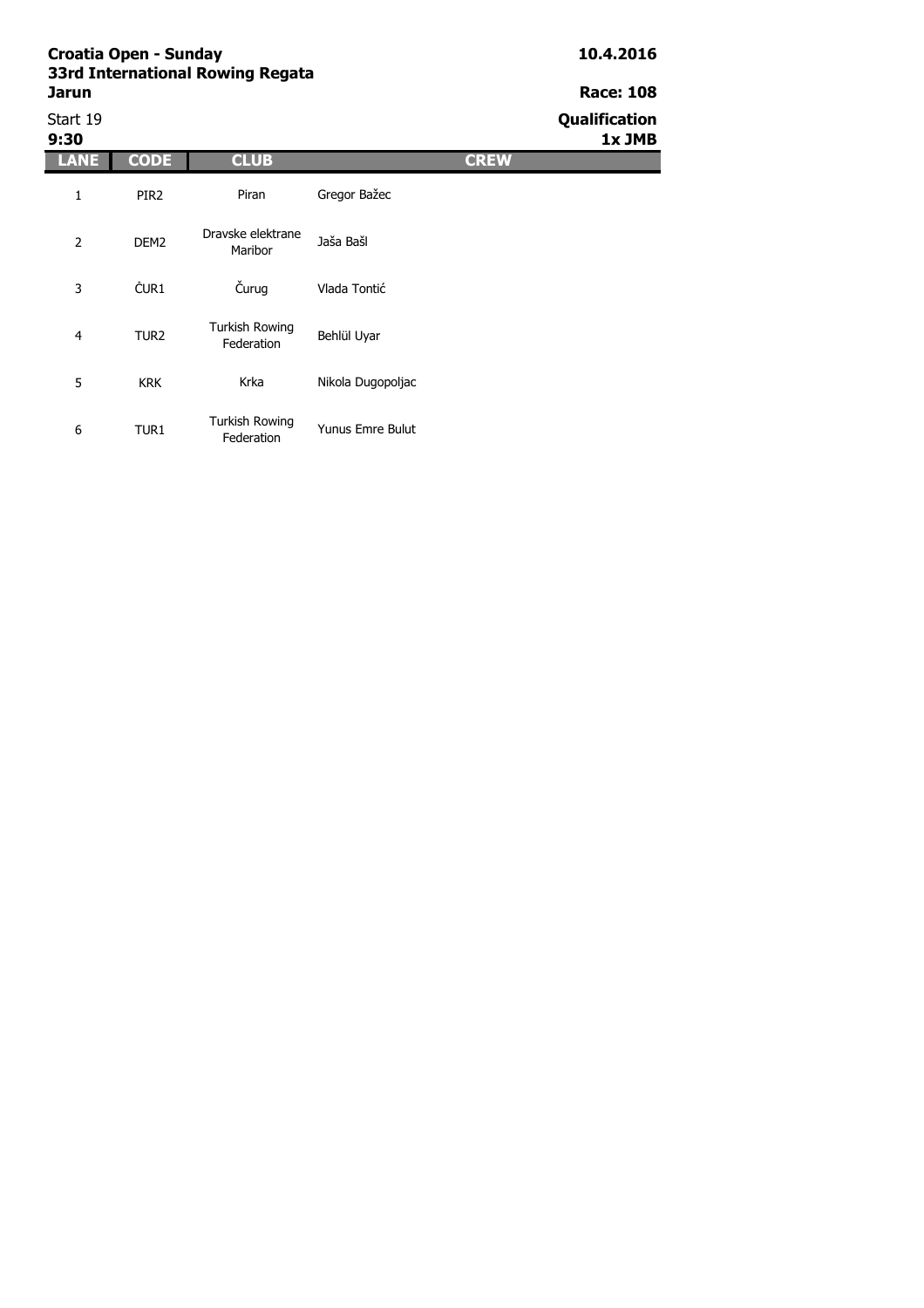Start 20 **Qualification** 

| 9:35 |                  |                                      | 2x SWA                                       |  |
|------|------------------|--------------------------------------|----------------------------------------------|--|
|      | <b>CODE</b>      | <b>CLUB</b>                          | <b>CREW</b>                                  |  |
| 2    | EST <sub>3</sub> | <b>Estonian Rowing</b><br>Federation | Nora Kuuts, Liisu Mitt                       |  |
| 3    | <b>MLA/IKT</b>   | Mladost/ Iktus                       | Teuta Stojaković, Valentina Plejić           |  |
| 4    | EST <sub>1</sub> | <b>Estonian Rowing</b><br>Federation | Leena Kattel, Erli Mat                       |  |
| 5    | <b>DEM</b>       | Dravske elektrane<br>Maribor         | Manica Abramenko, Valentina Alicia Miklavčić |  |
| 6    | EST <sub>4</sub> | <b>Estonian Rowing</b><br>Federation | Andra-Laura Meeksa, Jessika Scholz           |  |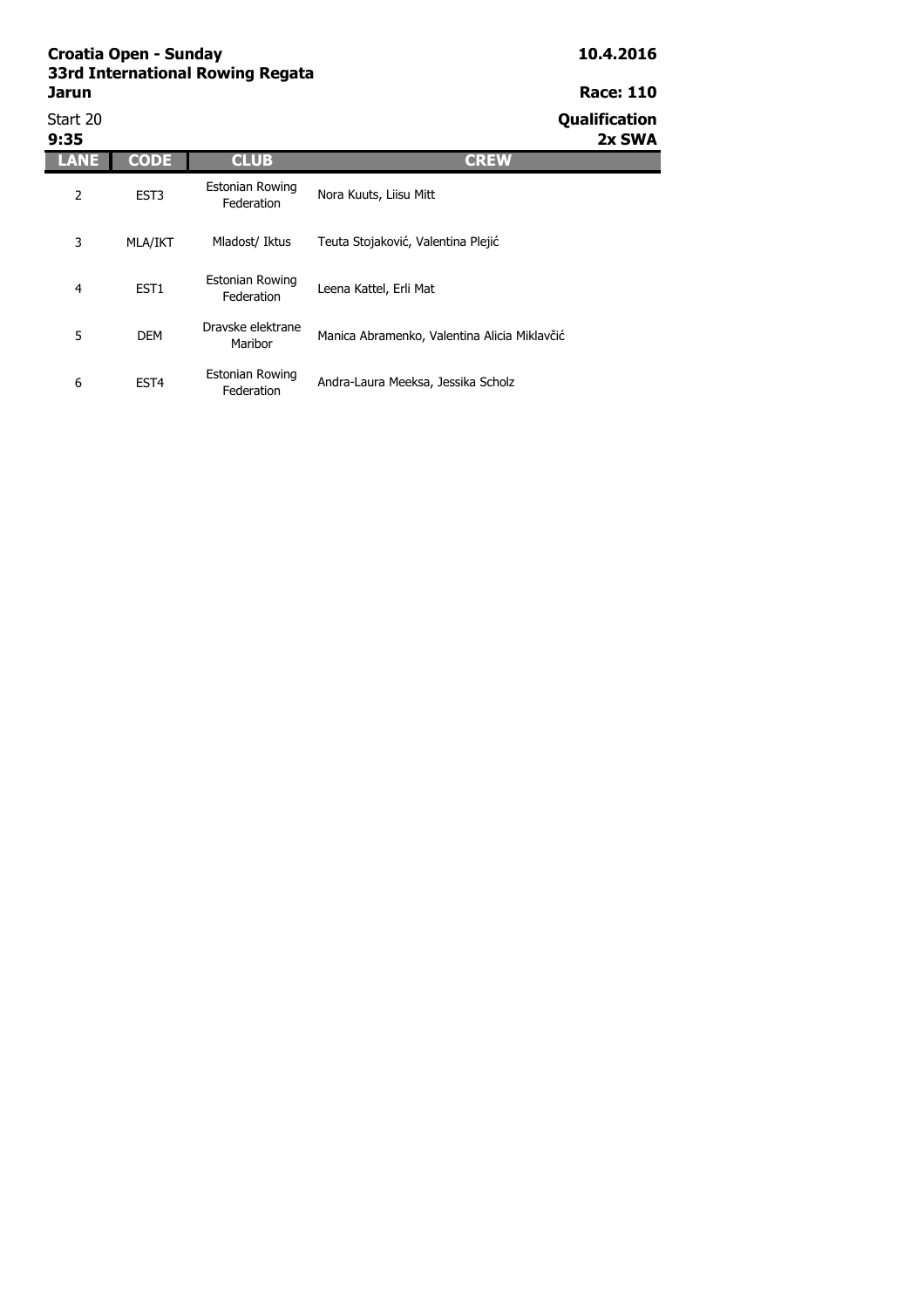| Start 21<br>9:40 |                  |                                      |                                    | Qualification<br>2x SWA |
|------------------|------------------|--------------------------------------|------------------------------------|-------------------------|
| LANE             | <b>CODE</b>      | <b>CLUB</b>                          | <b>CREW</b>                        |                         |
| 2                | TIM              | Timavo                               | Enrica Locci, Stefania Buttignon   |                         |
| 3                | EST <sub>2</sub> | <b>Estonian Rowing</b><br>Federation | Karmen Alnek, Maarja-Liis Salumae  |                         |
| 4                | ARF1             | Austrian Rowing<br>Federation        | Lisa Farthofer, Leonie Pless       |                         |
| 5                | <b>SGTN</b>      | <b>SGT Nautica</b>                   | Elenora Denich, Annalisa Cozzarini |                         |
| 6                | ARF <sub>2</sub> | Austrian Rowing<br>Federation        | Helene Schonthaler, Hannah Muller  |                         |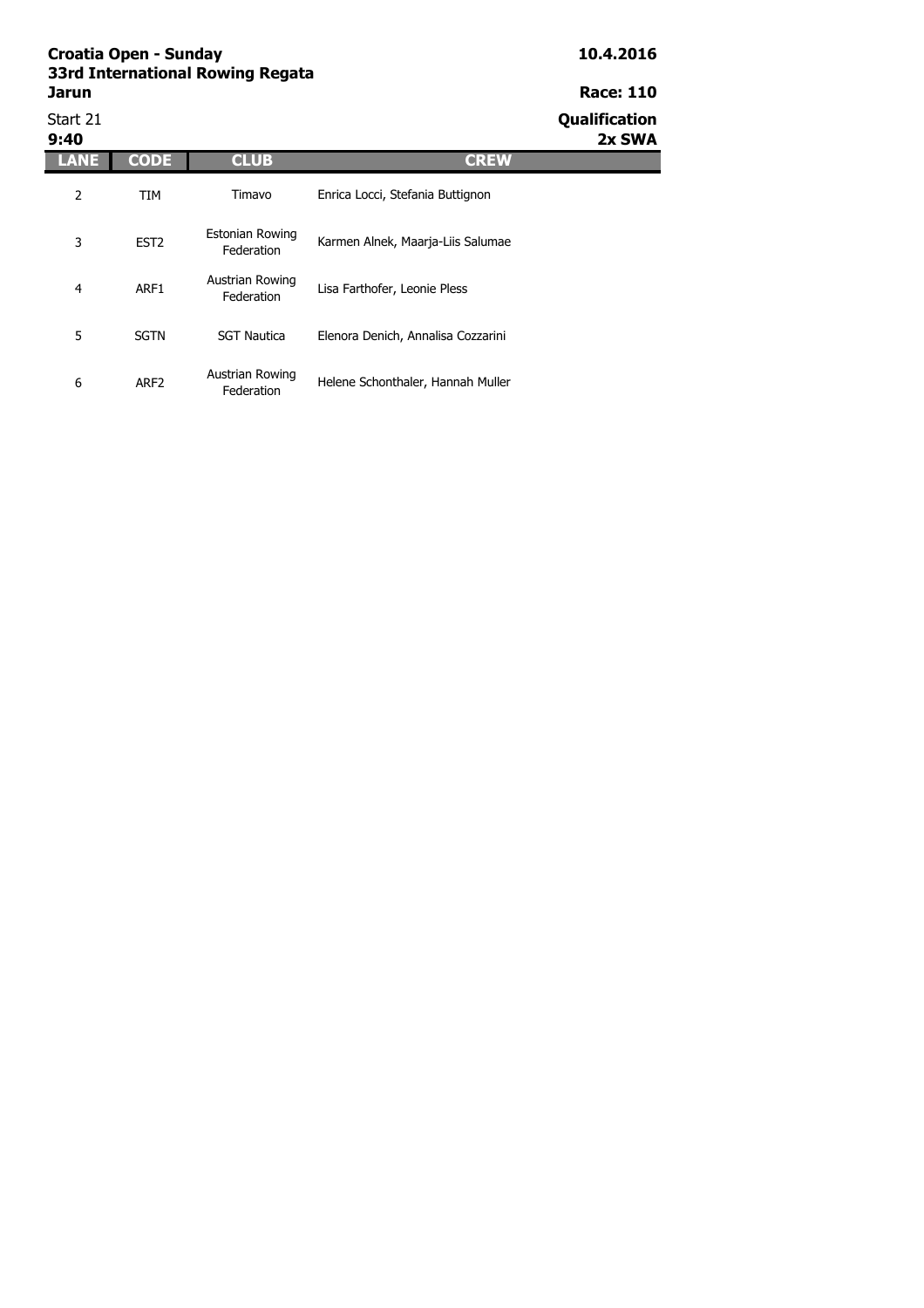| Start 22<br>9:45 |                   |             |                 | Qualification<br>1x JWB |
|------------------|-------------------|-------------|-----------------|-------------------------|
| LANE             | <b>CODE</b>       | <b>CLUB</b> |                 | <b>CREW</b>             |
| $\mathbf{1}$     | <b>KRK</b>        | Krka        | Sara Panjkota   |                         |
| $\overline{2}$   | TRE5              | Trešnjevka  | Hana Bilić      |                         |
| 3                | IKT1              | Iktus       | Aria Cvitanović |                         |
| $\overline{4}$   | LJUB <sub>2</sub> | Ljubljanica | Pia Potočnik    |                         |
| 5                | TRE4              | Trešnjevka  | Ivana Hrkać     |                         |
| 6                | CRO1              | Croatia     | Marta Kostelić  |                         |
| $\overline{7}$   | <b>JAR</b>        | Jarun       | Iva Talijić     |                         |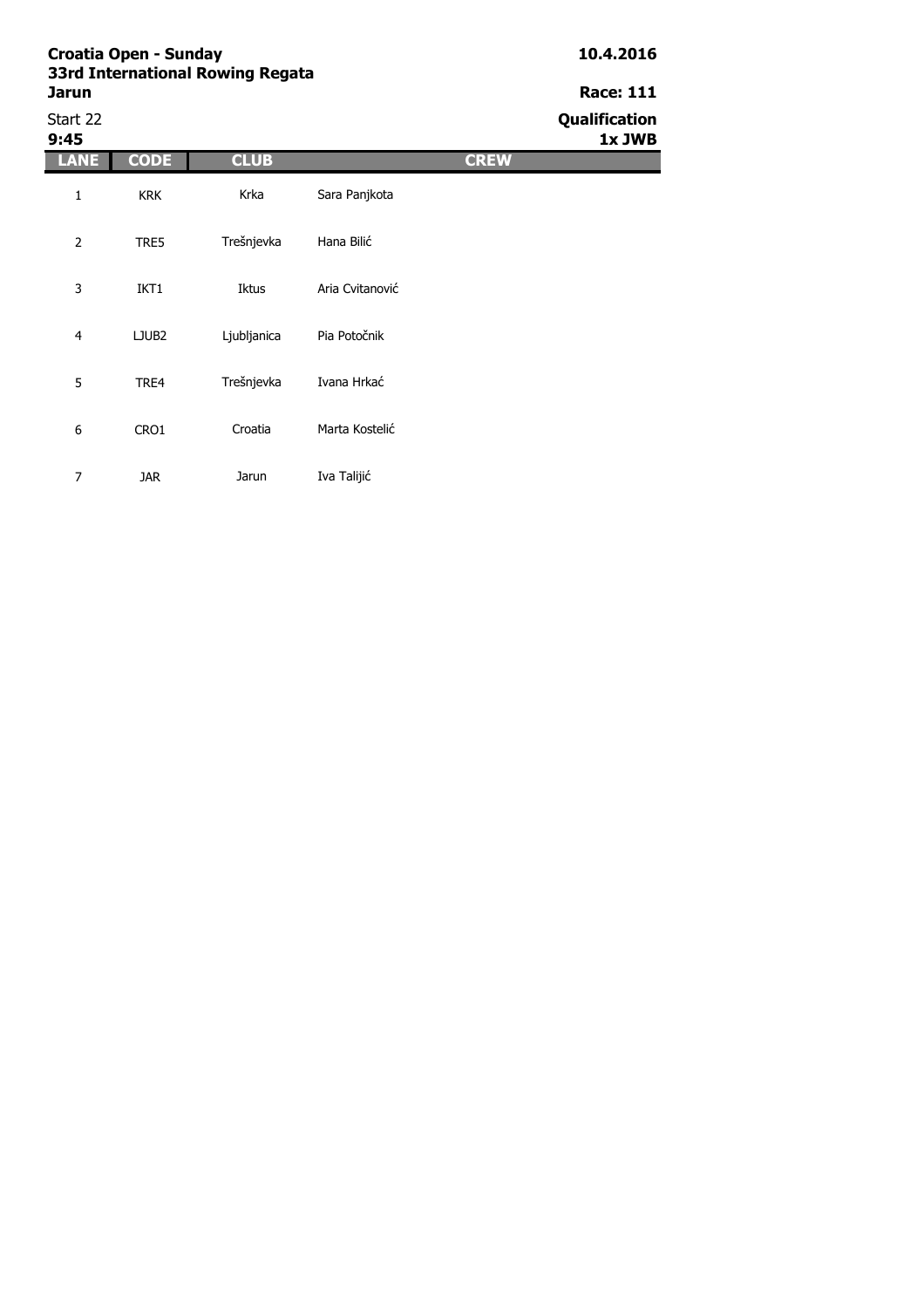**9:50 1x JWB**

Start 23 **Qualification**

| 9:50 |                  |                                        |                |             |
|------|------------------|----------------------------------------|----------------|-------------|
| ANE  | <b>CODE</b>      | <b>CLUB</b>                            |                | <b>CREW</b> |
| 1    | FVG <sub>2</sub> | Friuli Venezia Giulia Camilla Andiloro |                |             |
| 2    | TRE6             | Trešnjevka                             | Hana Habajec   |             |
| 3    | FVG4             | Friuli Venezia Giulia Lucia Pizzamus   |                |             |
| 4    | TRE3             | Trešnjevka                             | Matea Biloš    |             |
| 5    | TRE9             | Trešnjevka                             | Matea Vračević |             |
| 6    | MLA3             | Mladost                                | Ema Gregić     |             |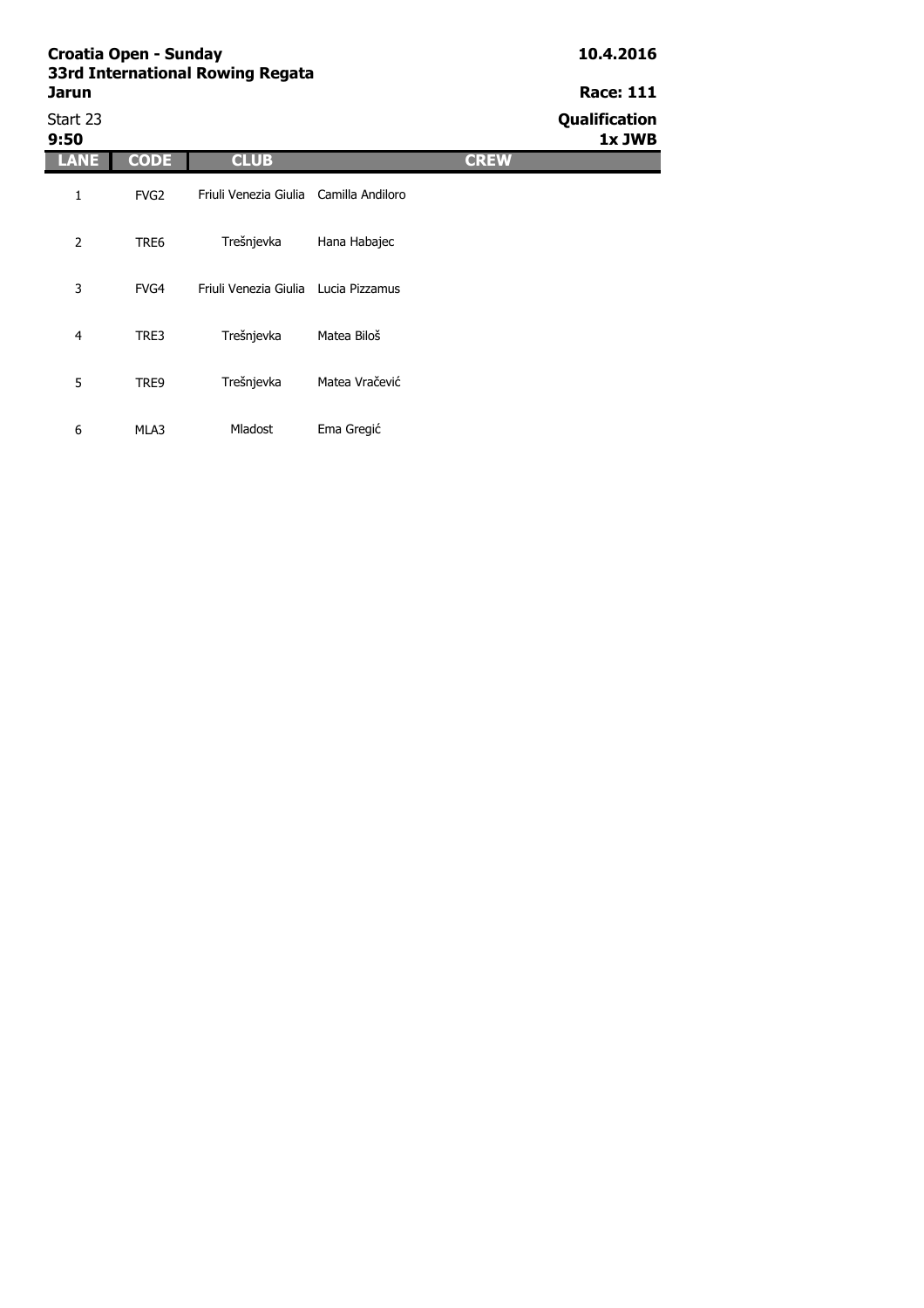Start 24 **Qualification**

| 9:55           |                  |                  |                  |             | 1x JWB |
|----------------|------------------|------------------|------------------|-------------|--------|
| <b>ANE</b>     | <b>CODE</b>      | <b>CLUB</b>      |                  | <b>CREW</b> |        |
| 1              | NAU - KP1        | Nautilus - Koper | Laura Kovačić    |             |        |
| $\overline{2}$ | TRE7             | Trešnjevka       | Iva Briješki     |             |        |
| 3              | MLA1             | Mladost          | Lorena Vukić     |             |        |
| $\overline{4}$ | <b>STA</b>       | Staw             | Laura Flandorfer |             |        |
| 5              | NAU - KP2        | Nautilus - Koper | Ema Mihič        |             |        |
| 6              | IKT <sub>2</sub> | Iktus            | Ozana Prisuda    |             |        |
| 7              | TRE2             | Trešnjevka       | Dora Dundić      |             |        |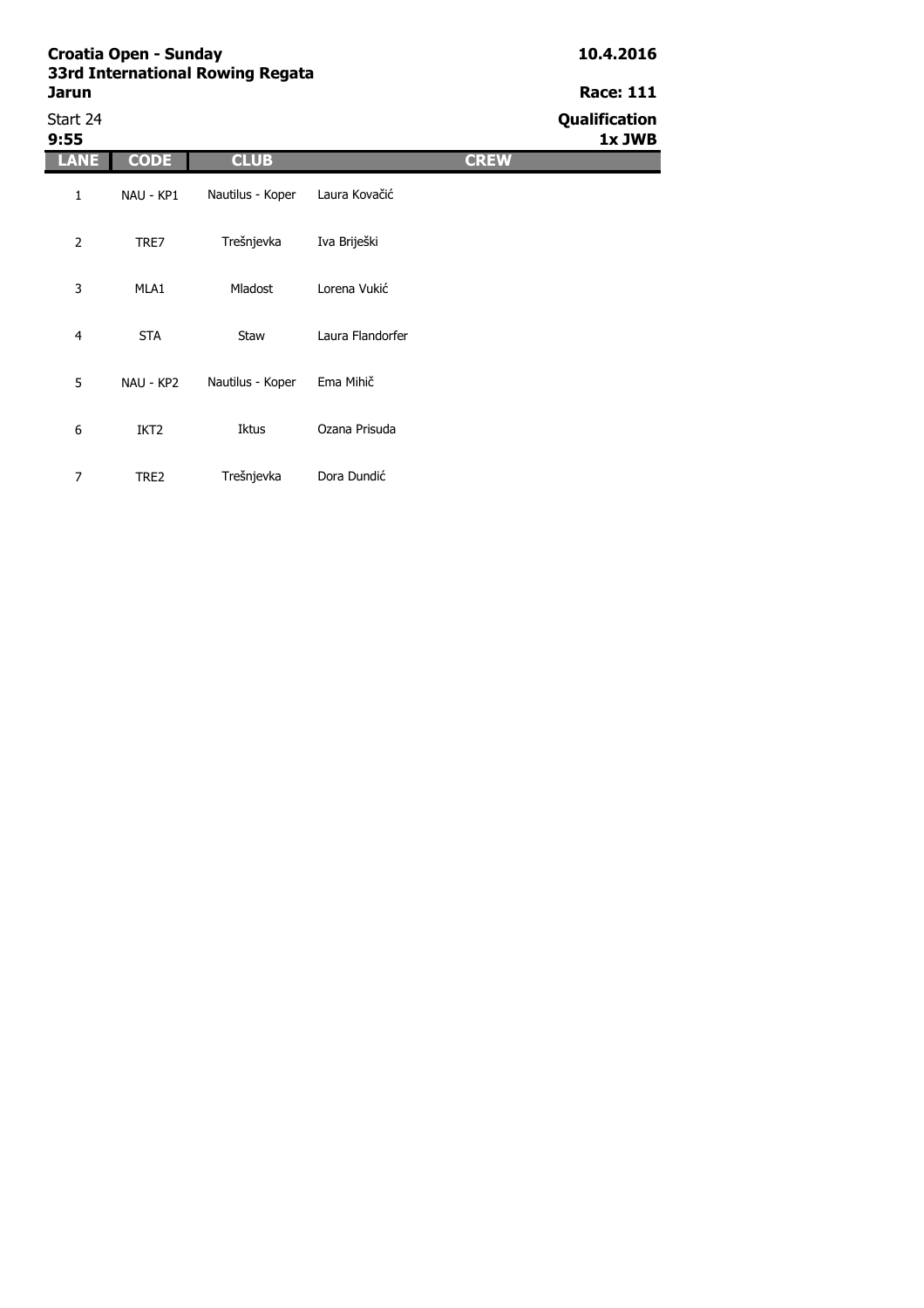| <b>3310 International Rowllly Regata</b><br>Jarun | <b>Race: 111</b> |
|---------------------------------------------------|------------------|
| Start 25                                          | Qualification    |

| Start 25<br>10:00 |                  |                                  |                    | Qualification<br>1x JWB |
|-------------------|------------------|----------------------------------|--------------------|-------------------------|
| <b>LANE</b>       | <b>CODE</b>      | <b>CLUB</b>                      |                    | <b>CREW</b>             |
| 1                 | FVG3             | Friuli Venezia Giulia Gaia Grbec |                    |                         |
| $\overline{2}$    | CRO3             | Croatia                          | Katarina Vučina    |                         |
| 3                 | VÖL1             | Völkermarkt                      | Anna Werzi         |                         |
| $\overline{4}$    | NET <sub>1</sub> | Nettuno Trieste                  | Ludovica Del Torre |                         |
| 5                 | CRO <sub>2</sub> | Croatia                          | Talia Kovačić      |                         |
| 6                 | DAN <sub>2</sub> | Danubius                         | Milica Pankov      |                         |
| $\overline{7}$    | <b>ARG</b>       | Argo                             | Ilaria Macchi      |                         |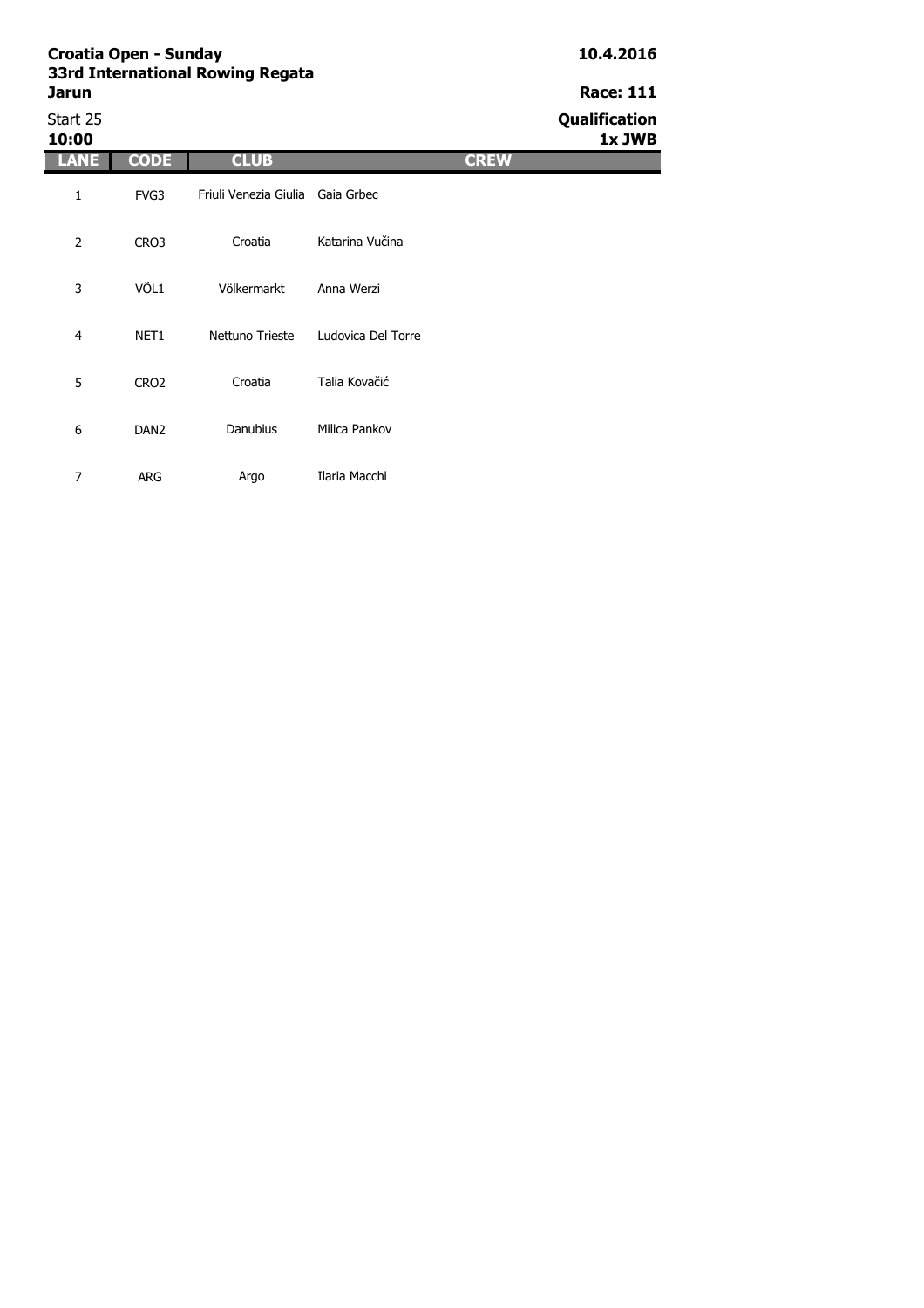| Start 26<br>10:05 |                  |                                      |                      | Qualification<br>1x JWB |
|-------------------|------------------|--------------------------------------|----------------------|-------------------------|
| ANE               | <b>CODE</b>      | <b>CLUB</b>                          | <b>CREW</b>          |                         |
| 1                 | DEM1             | Dravske elektrane<br>Maribor         | Nika Kozole          |                         |
| $\overline{2}$    | DEM <sub>2</sub> | Dravske elektrane<br>Maribor         | Maja Golja           |                         |
| 3                 | <b>EST</b>       | <b>Estonian Rowing</b><br>Federation | Greta Jaanson        |                         |
| $\overline{4}$    | DAN1             | Danubius                             | Tara Stajić          |                         |
| 5                 | LJUB3            | Ljubljanica                          | Lea Hren             |                         |
| 6                 | LJUB1            | Ljubljanica                          | Isabela Šarec Tobias |                         |
| 7                 | <b>TRE10</b>     | Trešnjevka                           | Karla Brekalo        |                         |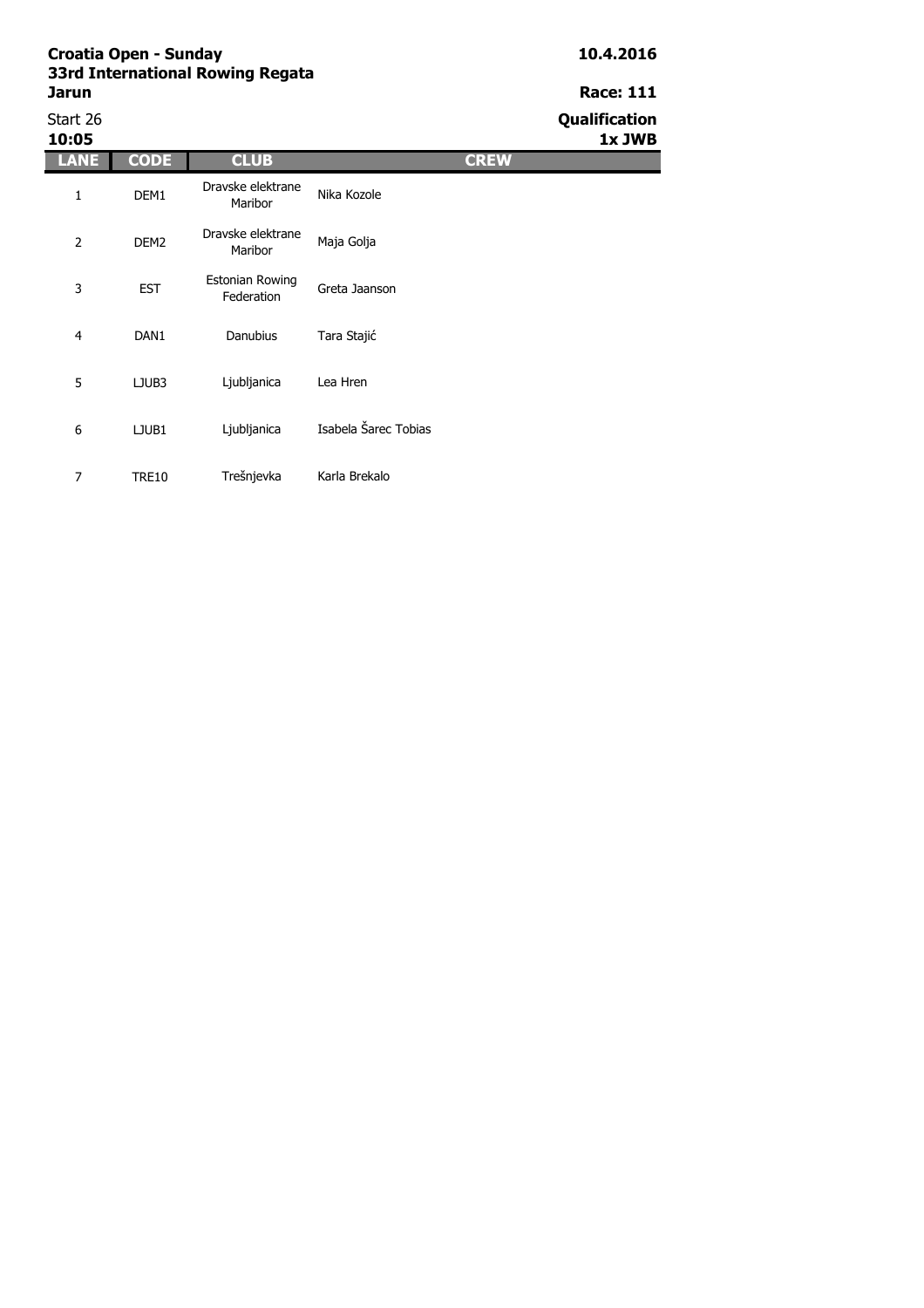Start 27 **Qualification**

**10:10 1x JWB**

| 10:10          |                  |                                          |                   |             |
|----------------|------------------|------------------------------------------|-------------------|-------------|
| <b>ANE</b>     | <b>CODE</b>      | <b>CLUB</b>                              |                   | <b>CREW</b> |
| 1              | <b>TUR</b>       | <b>Turkish Rowing</b><br>Federation      | Didem Sürer       |             |
| $\overline{2}$ | FVG1             | Friuli Venezia Giulia Martina Pellizzari |                   |             |
| 3              | MLA4             | <b>Mladost</b>                           | Dora Grančarovski |             |
| 4              | TRE8             | Trešnjevka                               | Anamarija Popko   |             |
| 5              | VÖL <sub>2</sub> | Völkermarkt                              | Valentina Starc   |             |
| 6              | TRE1             | Trešnjevka                               | Bianka Milinović  |             |
| 7              | CRO4             | Croatia                                  | Nika Šimić        |             |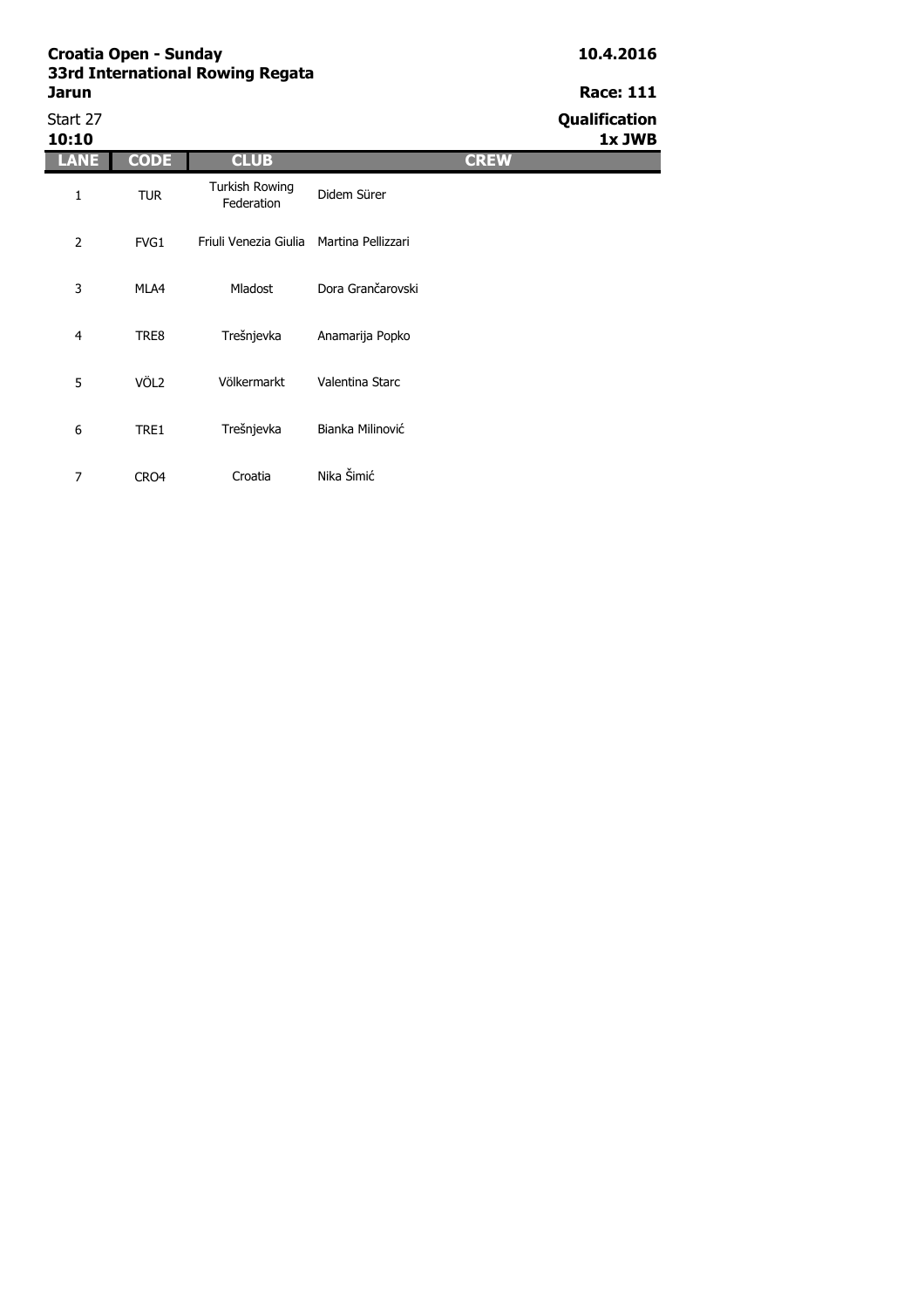| Jarun             |                  |             | <b>Race: 113</b>                                                                 |
|-------------------|------------------|-------------|----------------------------------------------------------------------------------|
| Start 28<br>10:15 |                  |             | Qualification<br>4- JMA                                                          |
| LANE              | <b>CODE</b>      | <b>CLUB</b> | <b>CREW</b>                                                                      |
| 2                 | IST <sub>2</sub> | Istra       | Damir Bešić, Lorentz Vail Žufić, Edin Softić, Ivan Lukić                         |
| 3                 | <b>MLA/KOM</b>   |             | Mladost/ Kombinacija Ivo Rebić, Hrvoje Vrdoljak, Marin Maletić, Krešimir Forijan |
| 4                 | LIA              | LIA Wien    | Mattijs Holler, Rudolph Querfeld, Alexander Finster, Liam<br>Anstiss             |
| 5                 | IST <sub>1</sub> | Istra       | Rikardo Radešić, Korado Peruško, Moreno Božac, Antonio<br>Poropat                |
| 6                 | DAN              | Danubius    | Miloš Bašić, Aleksandar Izda, Đorđe Urukalo, Dimitrije Ibročić                   |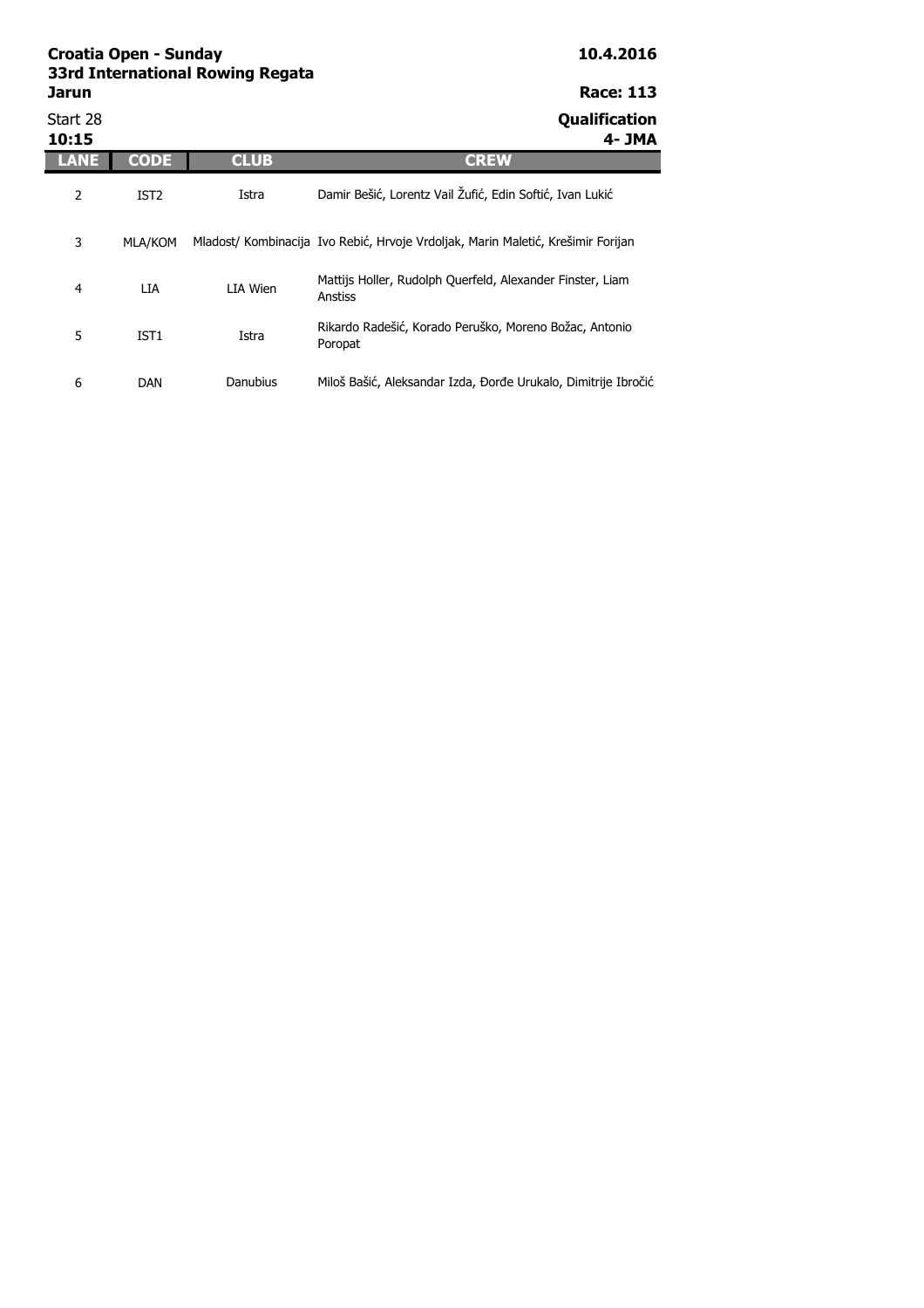| Jarun             |             |                              | <b>Race: 113</b>                                                                   |
|-------------------|-------------|------------------------------|------------------------------------------------------------------------------------|
| Start 29<br>10:20 |             |                              | Qualification<br>4- JMA                                                            |
| <b>LANE</b>       | <b>CODE</b> | <b>CLUB</b>                  | <b>CREW</b>                                                                        |
| $\overline{2}$    | TRE/IST     | Trešnjevka/ Istra            | Moreno Božac, Leon Bulić, Luka Mandić, Korado Peruško                              |
| 3                 | <b>JZD</b>  | Jadran Zadar                 | Borna Babajko, Ivan Tokić, Luka Smirčić, Leon Mikulić                              |
| 4                 | <b>TUR</b>  | Turkish Rowing<br>Federation | Baris Özgür, Veysel Batuhan Kösedag, Ömer Öztürk, Cagatay<br>Sekeröz               |
| 5                 |             |                              | ARU/KOMB Arupinum kobminacija Matia Poljak, Tino Maružin, Mario Mairć, Ante Klarić |
| 6                 | <b>KRK</b>  | Krka                         | Filip Frane Garma, Luka Gojanović Rakić, Jakov Koštan, Filip<br>Kendeš             |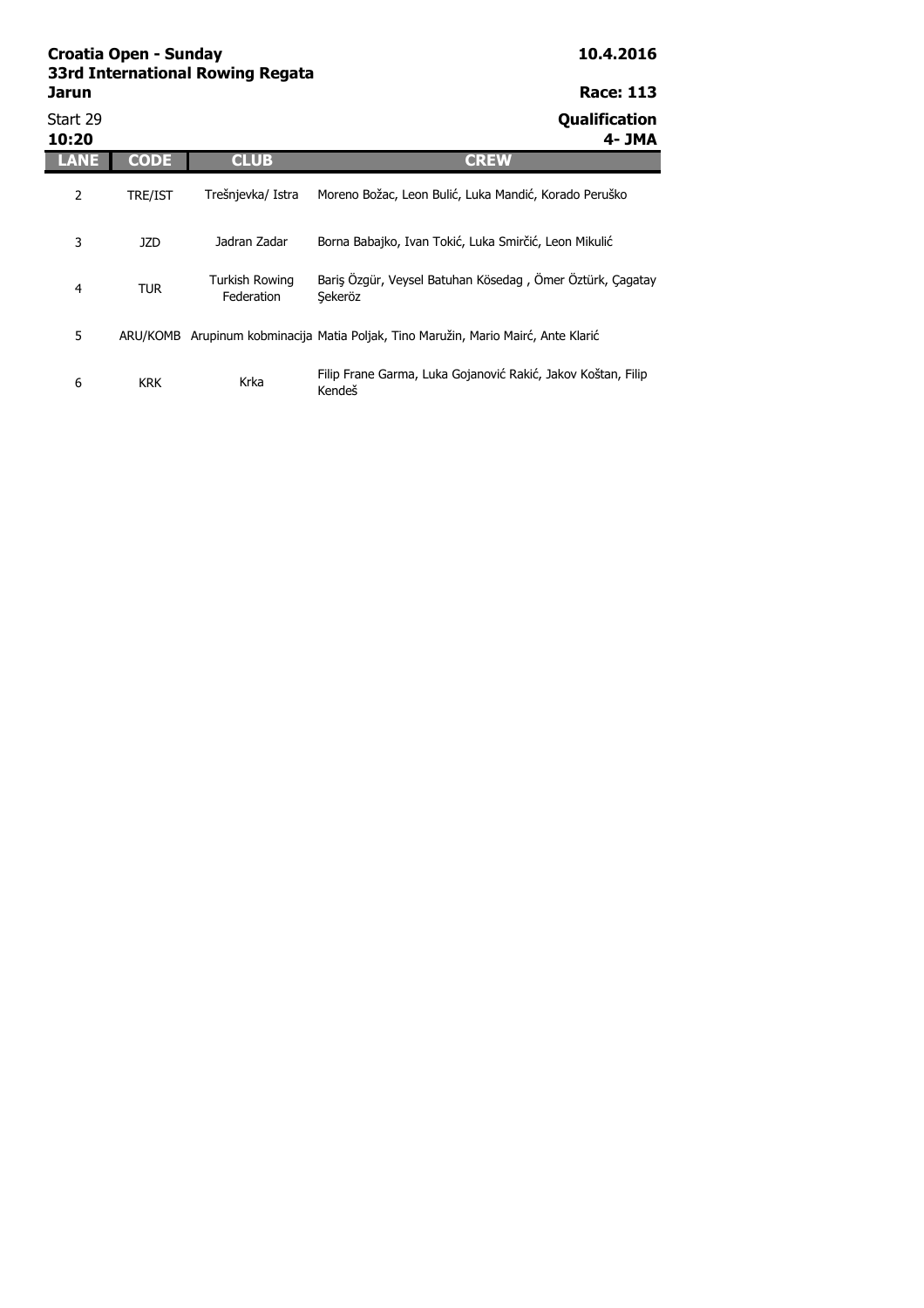Start 30 **Qualification**

| 10:25          |                  |                             |                                                          | 2x JWA |
|----------------|------------------|-----------------------------|----------------------------------------------------------|--------|
| LANE           | <b>CODE</b>      | <b>CLUB</b>                 | <b>CREW</b>                                              |        |
| 1              | <b>WIKL</b>      | Wiking Linz                 | Carmen Fink, Miriam Kranzlmüller                         |        |
| $\overline{2}$ | DAN <sub>2</sub> | <b>Danubius</b>             | Katarina Kunović, Dora Šereš                             |        |
| 3              | STA/ALE          | Staw/ Alemannia             | Lara Tiefenthaler, Chiara Halama                         |        |
| 4              | ČUR/GAL          |                             | Čurug / Galeb Zemun Jovana Stanivuk, Maša Stanisavljević |        |
| 5              | MLA/MED          | Mladost/ Medulin            | Iva Polonji, Margarita Stanko                            |        |
| 6              | DAN <sub>1</sub> | Danubius                    | Jana Tarabić, Milica Lekić                               |        |
| 7              | SLO <sub>1</sub> | Veslaška Zveza<br>Slovenije | Mo Lipovec, Alja Škrlj                                   |        |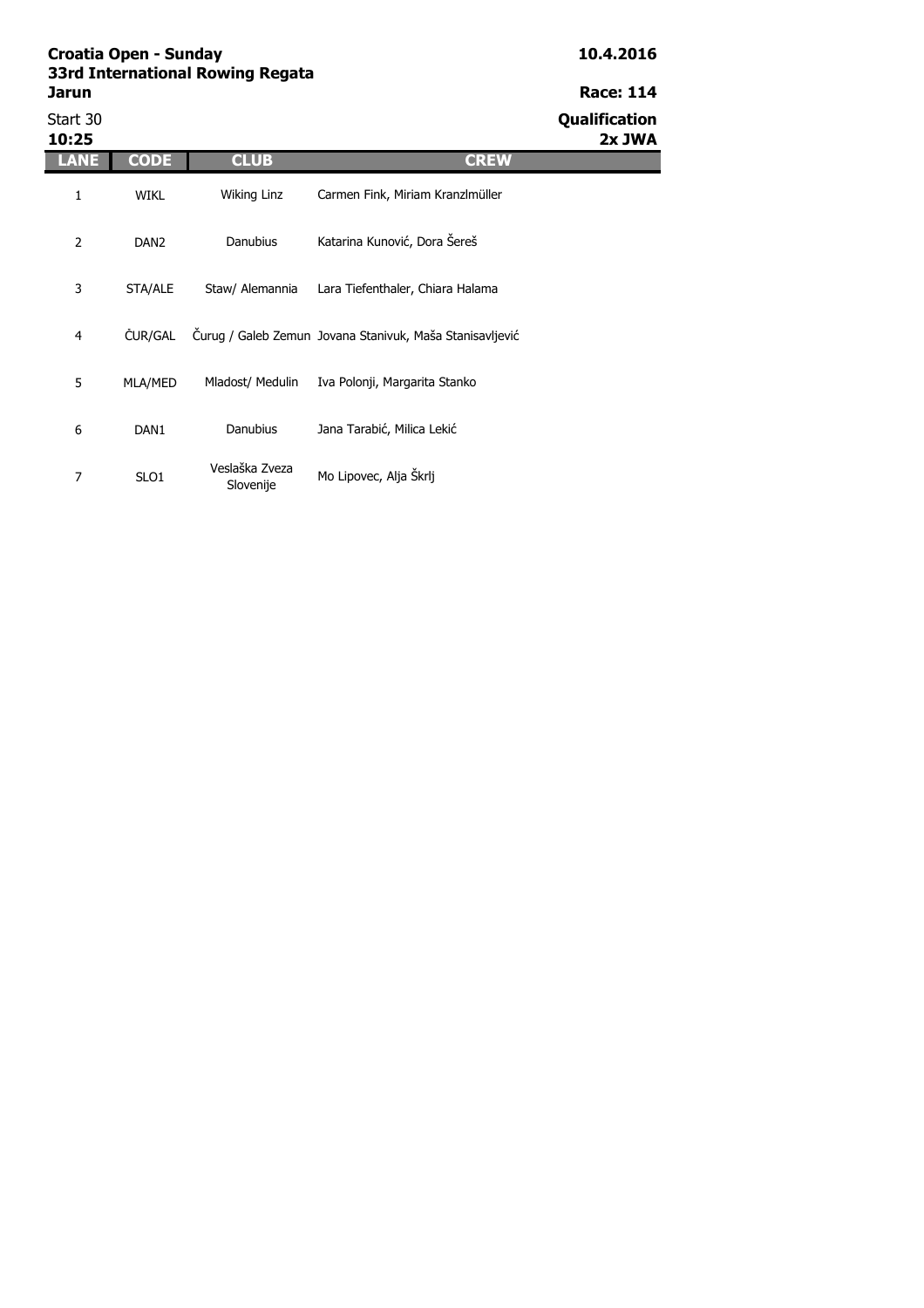Start 31 **Qualification**

| 10:30          |             |                               |                                                            | 2x JWA |
|----------------|-------------|-------------------------------|------------------------------------------------------------|--------|
| LANE           | <b>CODE</b> | <b>CLUB</b>                   | <b>CREW</b>                                                |        |
| 1              | ZAG         | Zagreb                        | Katarina Lara Žaja, Lucijana Bogdanovski                   |        |
| 2              | <b>BLE</b>  | Bled                          | Živa Rus, Tjaša Pfajfar                                    |        |
| 3              | TRE1        | Trešnjevka                    | Julia Ivy McCullough, Bruna Milinović                      |        |
| $\overline{4}$ | OŠJ         | Ošjak                         | Josipa Jurković, Ivana Jurković                            |        |
| 5              | <b>EST</b>  | Estonian Rowing<br>Federation | Kristel Gustavson, Karoli Maesaar                          |        |
| 6              | VÖL/SAL     |                               | Völkermarkt/ Salzburg Valentina Tollinger, Johanna Kristof |        |
| 7              | STA/DON     | Staw/ Donau                   | Stefanie Kierein, Annika Kern                              |        |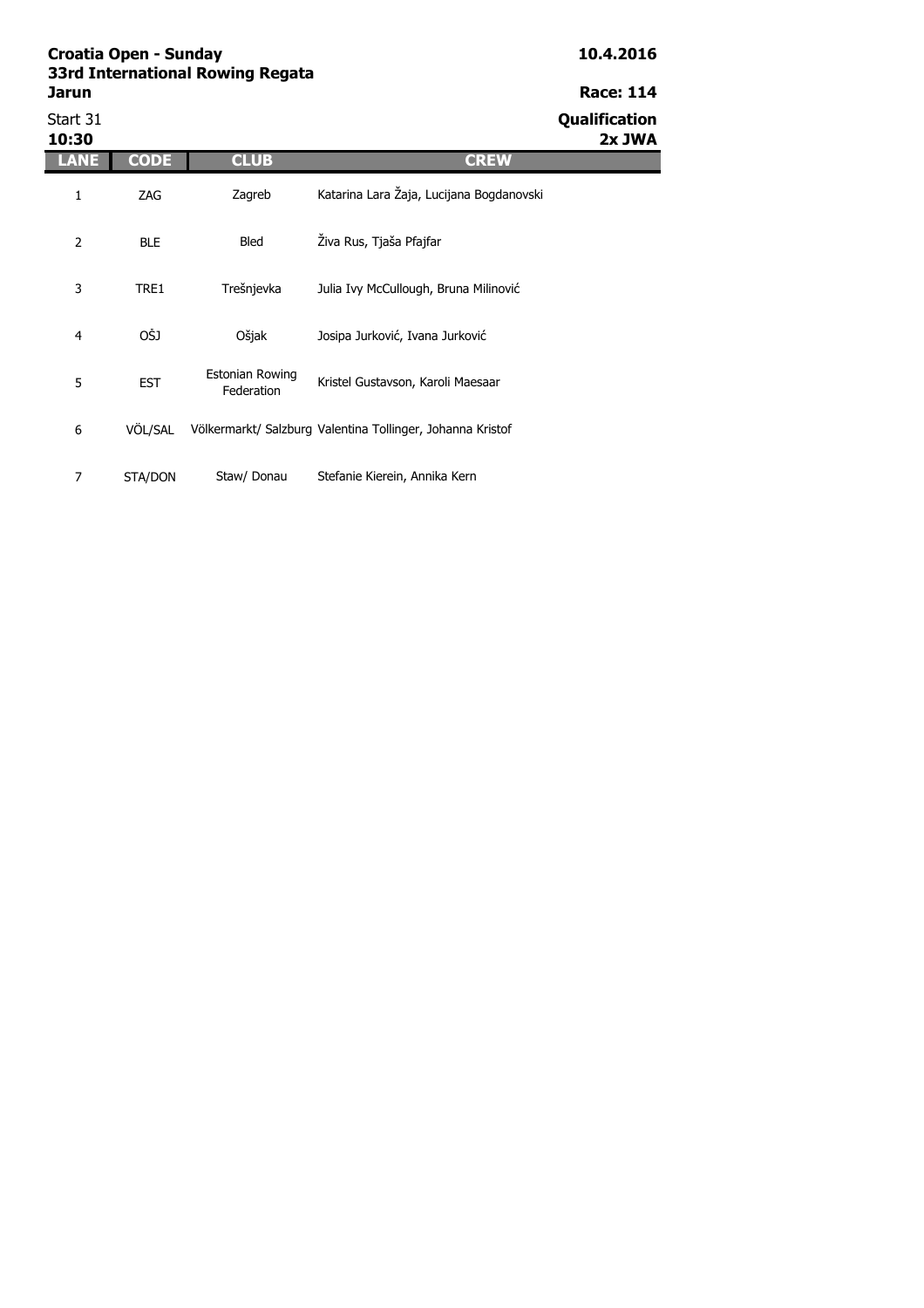| <b>Croatia Open - Sunday</b><br>33rd International Rowing Regata |                   |                     |                 |             | 10.4.2016                      |
|------------------------------------------------------------------|-------------------|---------------------|-----------------|-------------|--------------------------------|
| <b>Jarun</b>                                                     |                   | <b>Race: 115</b>    |                 |             |                                |
| Start 32<br>10:35                                                |                   |                     |                 |             | <b>Qualification</b><br>1x SMA |
| LANE                                                             | <b>CODE</b>       | <b>CLUB</b>         |                 | <b>CREW</b> |                                |
| 2                                                                | LJUB1             | Ljubljanica         | Matej Rojec     |             |                                |
| 3                                                                | MLA1              | Mladost             | Luka Radonić    |             |                                |
| 4                                                                | LJUB <sub>2</sub> | Ljubljanica         | Anže Furlan     |             |                                |
| 5                                                                | <b>CIR</b>        | Circolo Ospedalieri | Nicola Zorzetto |             |                                |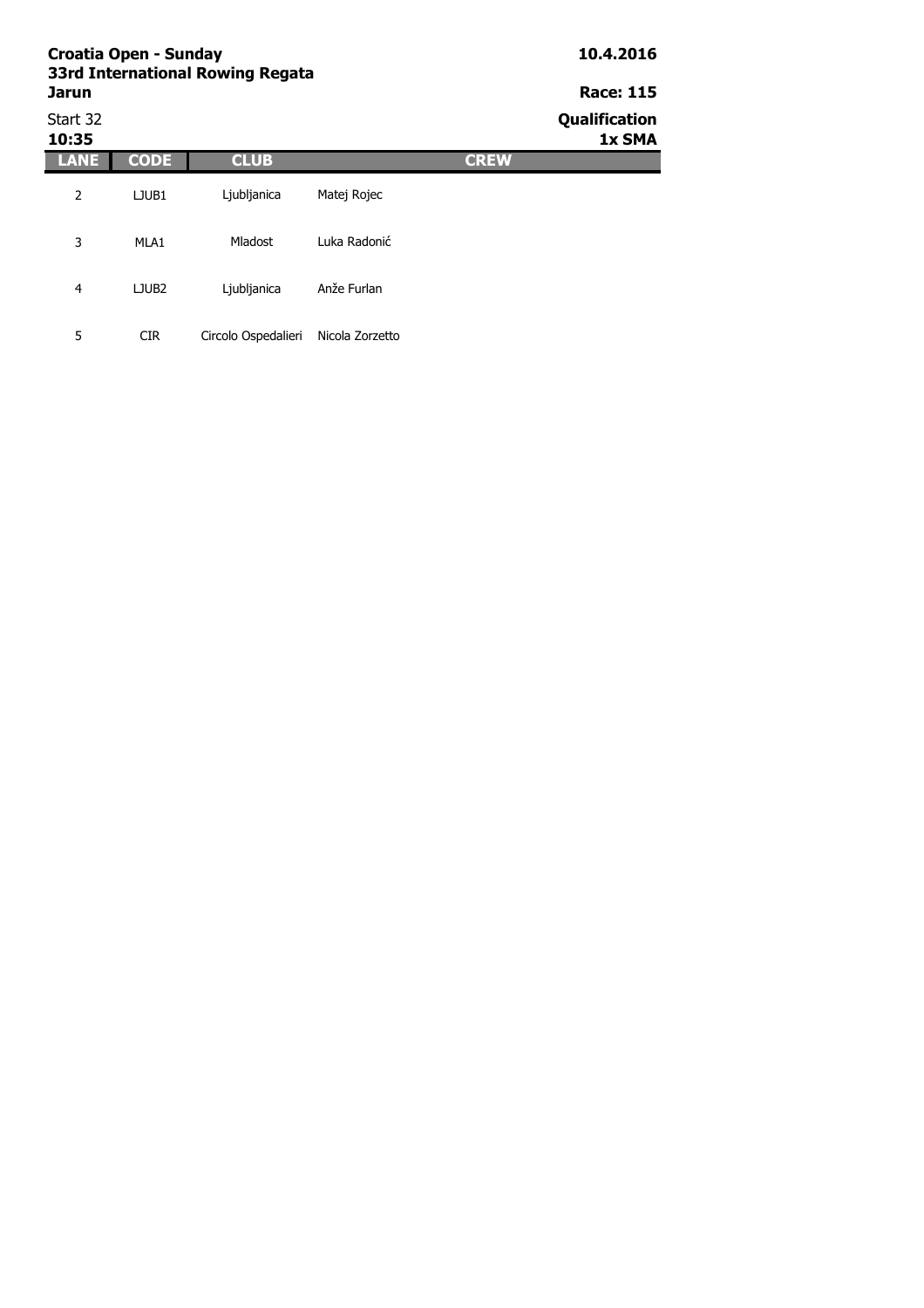| <b>Croatia Open - Sunday</b><br>33rd International Rowing Regata | 10.4.2016        |                             |               |             |                         |
|------------------------------------------------------------------|------------------|-----------------------------|---------------|-------------|-------------------------|
| <b>Jarun</b>                                                     | <b>Race: 115</b> |                             |               |             |                         |
| Start 33<br>10:40                                                |                  |                             |               |             | Qualification<br>1x SMA |
| LANE                                                             | <b>CODE</b>      | <b>CLUB</b>                 |               | <b>CREW</b> |                         |
| 2                                                                | SLN3             | Slnava Pieštany             | Maroš Sloboda |             |                         |
| 3                                                                | MLA <sub>2</sub> | Mladost                     | Ante Ančić    |             |                         |
| 4                                                                | <b>DAN</b>       | <b>Danubius</b>             | Luka Vrbaški  |             |                         |
| 5                                                                | SVK1             | Slovak Rowing<br>Federation | Lukáš Babač   |             |                         |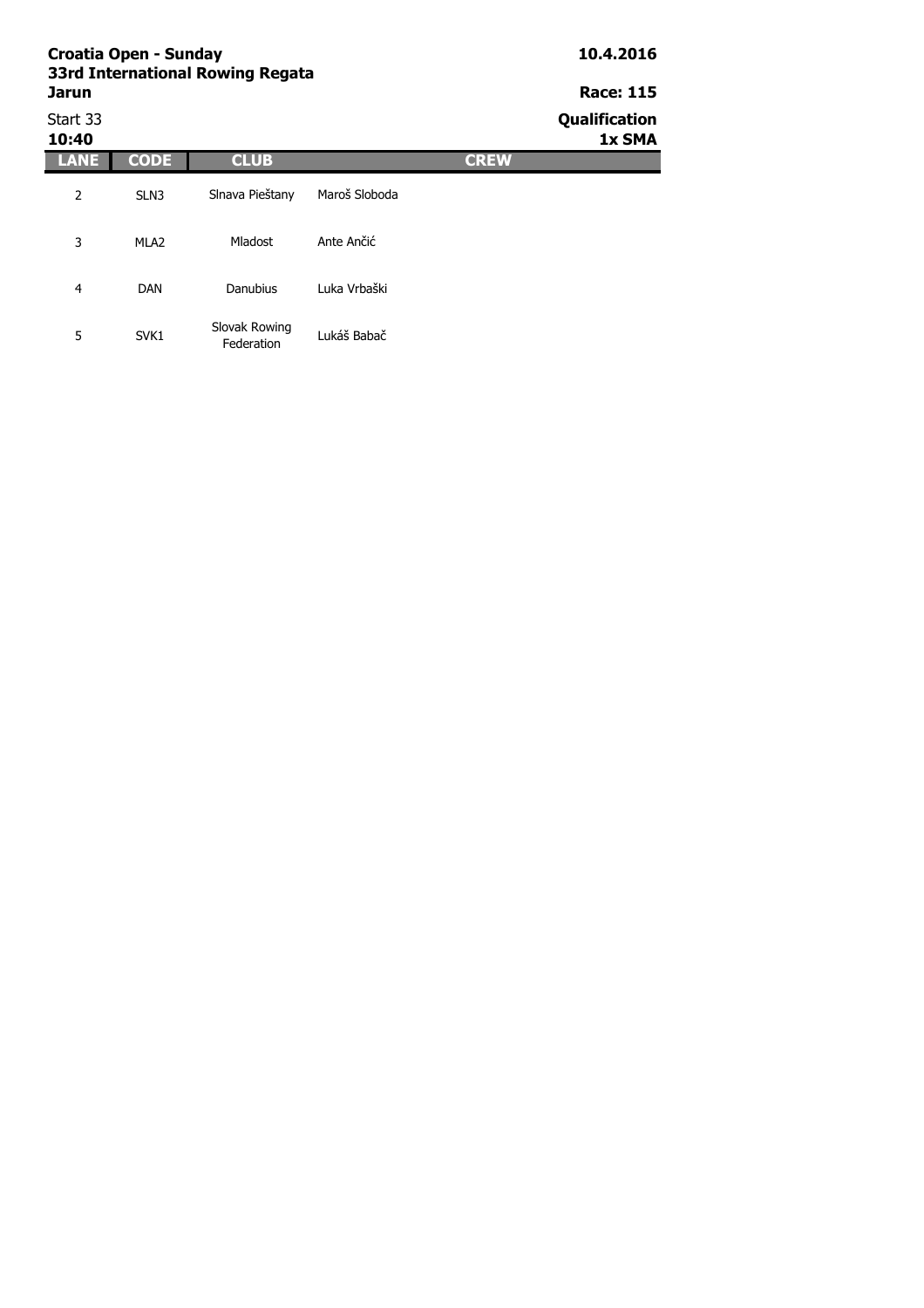| Start 34<br>10:45 |                  |                                      |                |             | Qualification<br>1x SMA |
|-------------------|------------------|--------------------------------------|----------------|-------------|-------------------------|
|                   | <b>CODE</b>      | <b>CLUB</b>                          |                | <b>CREW</b> |                         |
| 2                 | <b>CRO</b>       | Croatia                              | Tomislav Čanić |             |                         |
| 3                 | MLA4             | Mladost                              | Marko Pap      |             |                         |
| $\overline{4}$    | MLA3             | Mladost                              | Lovro Banović  |             |                         |
| 5                 | <b>TUR</b>       | <b>Turkish Rowing</b><br>Federation  | Kökes Doguş    |             |                         |
| 6                 | EST <sub>1</sub> | <b>Estonian Rowing</b><br>Federation | Geir Suursild  |             |                         |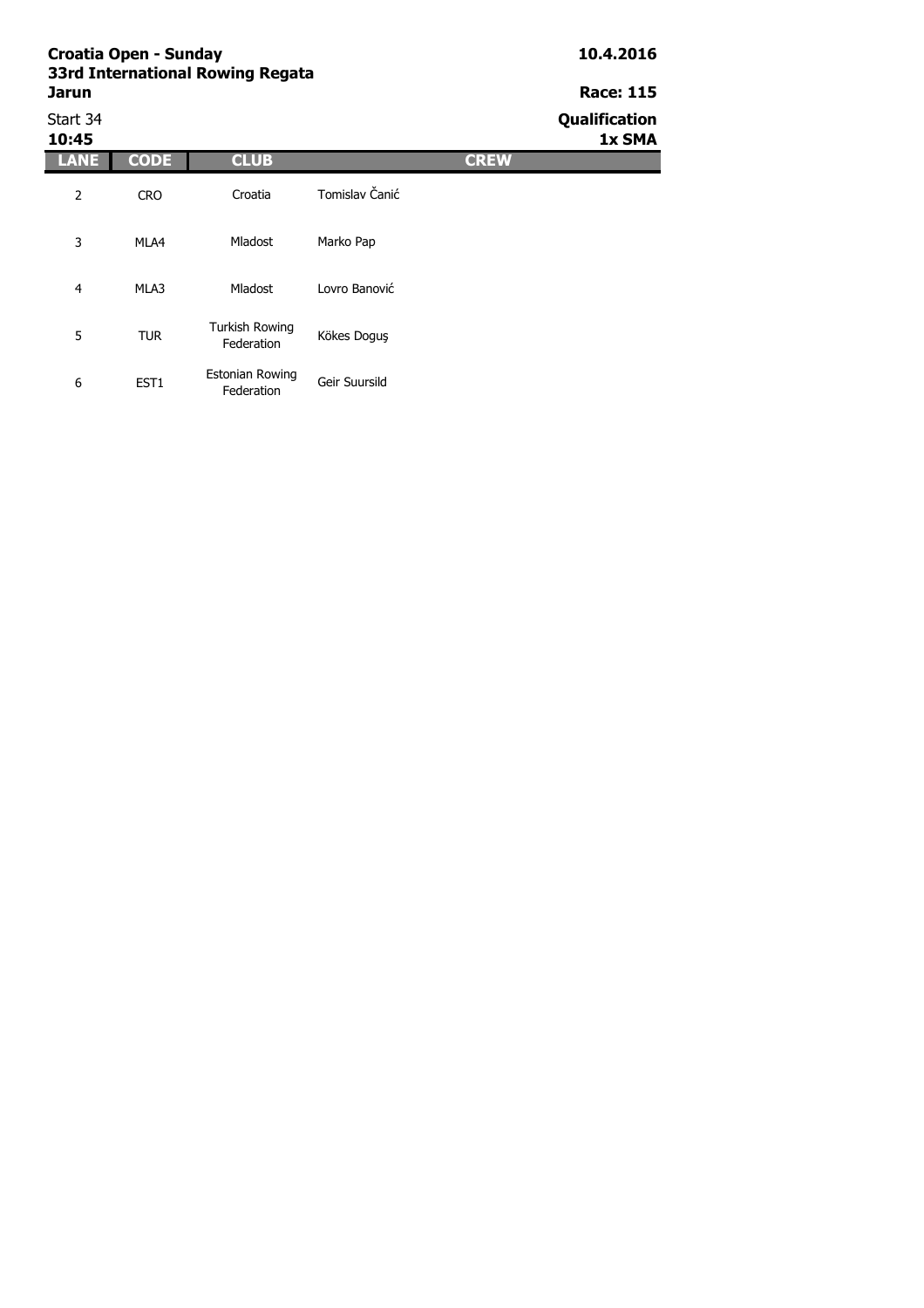# Start 35 **Qualification**

| 10:50          |                  |                                      | 1x SMA            |  |
|----------------|------------------|--------------------------------------|-------------------|--|
|                | <b>CODE</b>      | <b>CLUB</b>                          | <b>CREW</b>       |  |
| 2              | <b>TAM</b>       | Tamiš                                | Mihajlo Atanackov |  |
| 3              | <b>PIRW</b>      | Pirat Wien                           | Matthias Taborsky |  |
| $\overline{4}$ | EST <sub>2</sub> | <b>Estonian Rowing</b><br>Federation | Andreas Lünekund  |  |
| 5              | <b>MED</b>       | Medulin                              | Bernard Stanko    |  |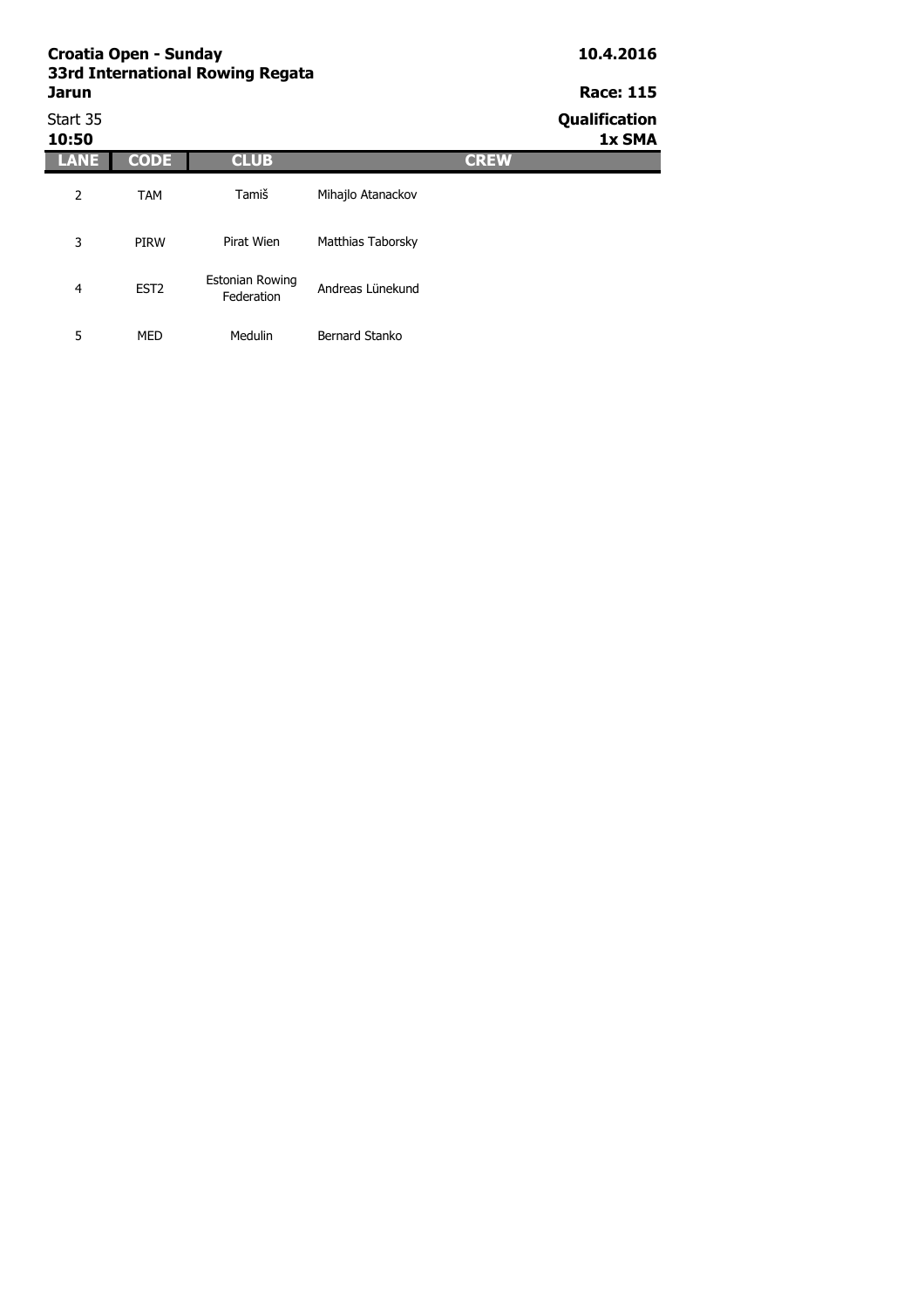# Start 36 **Qualification**

| 10:55          |                  |             |                        | 1x SMA |
|----------------|------------------|-------------|------------------------|--------|
| LANE           | <b>CODE</b>      | <b>CLUB</b> | <b>CREW</b>            |        |
| 2              | PAG              | Pag         | Mario Pernar           |        |
| 3              | <b>OTH</b>       | Ottensheim  | <b>Clemens Obrecht</b> |        |
| $\overline{4}$ | <b>GUS</b>       | Gusar       | Toni Cetinić           |        |
| 5              | <b>TIM</b>       | Timavo      | Matteo Romano          |        |
| 6              | BLE <sub>2</sub> | <b>Bled</b> | Jožef Šmid             |        |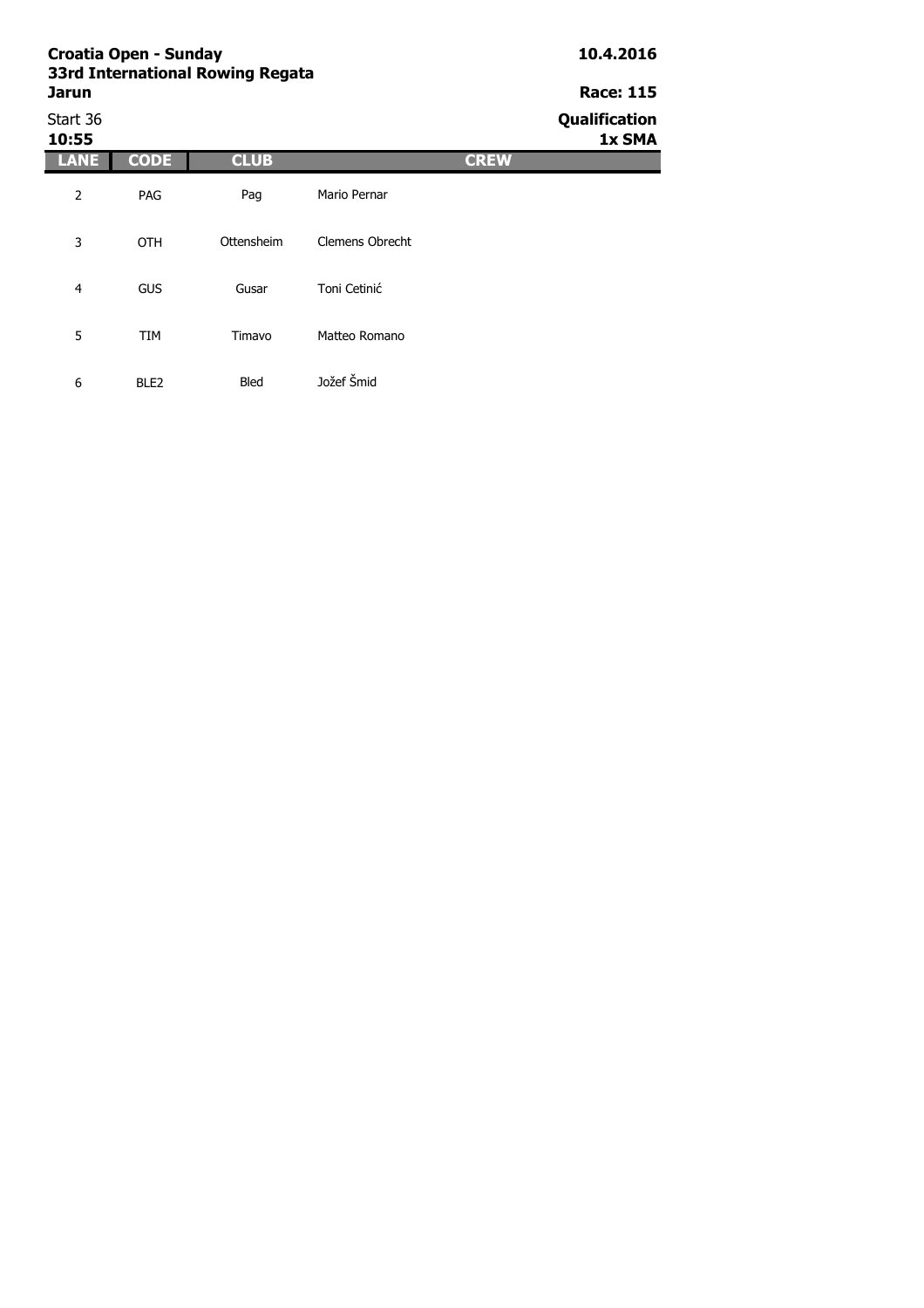|                   | <b>Croatia Open - Sunday</b><br>33rd International Rowing Regata | 10.4.2016                   |                  |             |                         |
|-------------------|------------------------------------------------------------------|-----------------------------|------------------|-------------|-------------------------|
| <b>Jarun</b>      |                                                                  |                             |                  |             | <b>Race: 115</b>        |
| Start 37<br>11:00 |                                                                  |                             |                  |             | Qualification<br>1x SMA |
| LANE              | <b>CODE</b>                                                      | <b>CLUB</b>                 |                  | <b>CREW</b> |                         |
| 2                 | SLN <sub>2</sub>                                                 | Slnava Pieštany             | Ondrej Kovačovič |             |                         |
| 3                 | SVK <sub>2</sub>                                                 | Slovak Rowing<br>Federation | Peter Zelinka    |             |                         |
| 4                 | <b>NOV</b>                                                       | Nova                        | Toni Sršen       |             |                         |
| 5                 | SLN <sub>4</sub>                                                 | Slnava Pieštany             | Matúš Vančo      |             |                         |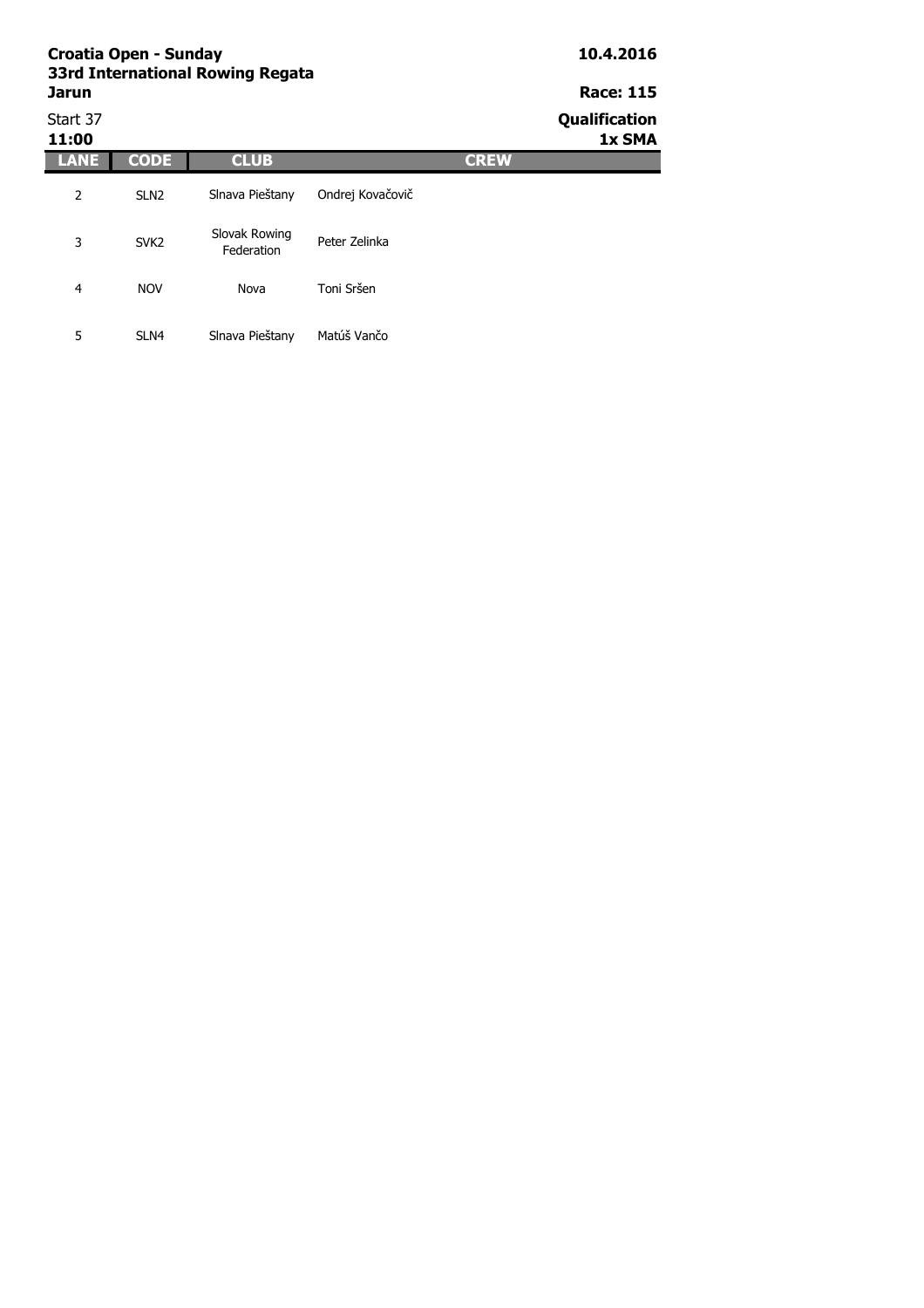Start 38 **Qualification**

**11:05 2x SML**

| 11:05 |             |                              |                                   |
|-------|-------------|------------------------------|-----------------------------------|
|       | <b>CODE</b> | <b>CLUB</b>                  | <b>CREW</b>                       |
| 2     | NAU-KL/FRW  | Wiking Linz/ Pirat<br>Wien   | Max Lex, Sebastian Kabas          |
| 3     | <b>SVK</b>  | Slovak Rowing<br>Federation  | Mateš Šmida, Maroš Sloboda        |
| 4     | <b>FRW</b>  | Friesen Wien                 | Jakob Schmolzer, Phillip Kellner  |
| 5     | <b>TUR</b>  | Turkish Rowing<br>Federation | Emre Yigit Haymana, Mehmet Kocur  |
| 6     | SGTN        | <b>SGT Nautica</b>           | Stefano Donat, Stefano Morosinato |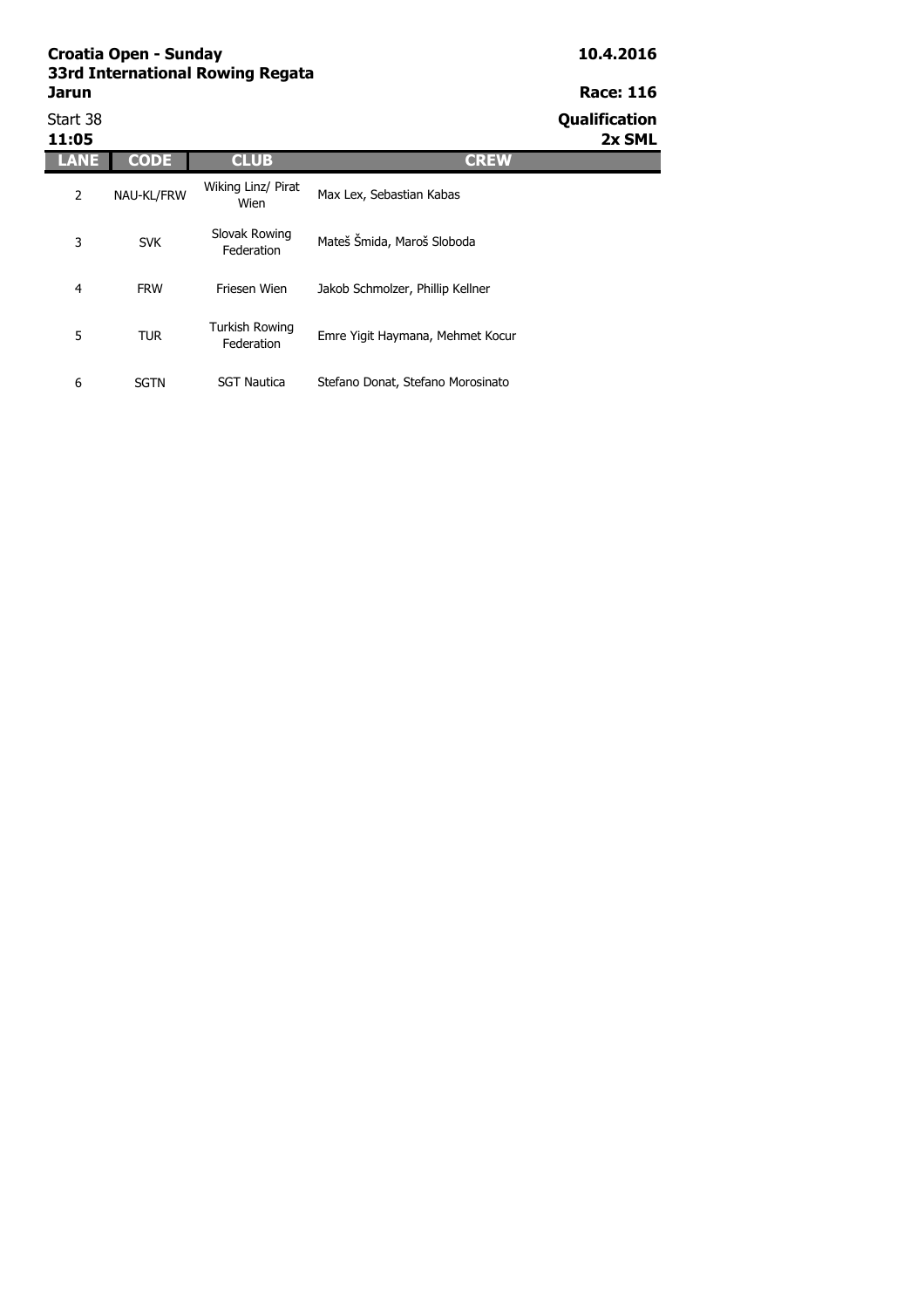| Start 39<br>11:10 |                |                             |                               | Qualification<br>2x SML |
|-------------------|----------------|-----------------------------|-------------------------------|-------------------------|
|                   | <b>CODE</b>    | <b>CLUB</b>                 | <b>CREW</b>                   |                         |
| 2                 | <b>SLO</b>     | Veslaška Zveza<br>Slovenije | Marko Bolha, Jalen Aleš       |                         |
| 3                 | LIA/NAU-KL     | Lia/ Nautilus<br>Klagenfurt | Jiuri Suchak, Lukas Sinzinger |                         |
| 4                 | <b>MLA/KOR</b> | Mladost                     | Luka Pap, Dominik Sutalo      |                         |
| 5                 | <b>JAR</b>     | Jarun                       | Juraj Prokopec, Juraj Herenda |                         |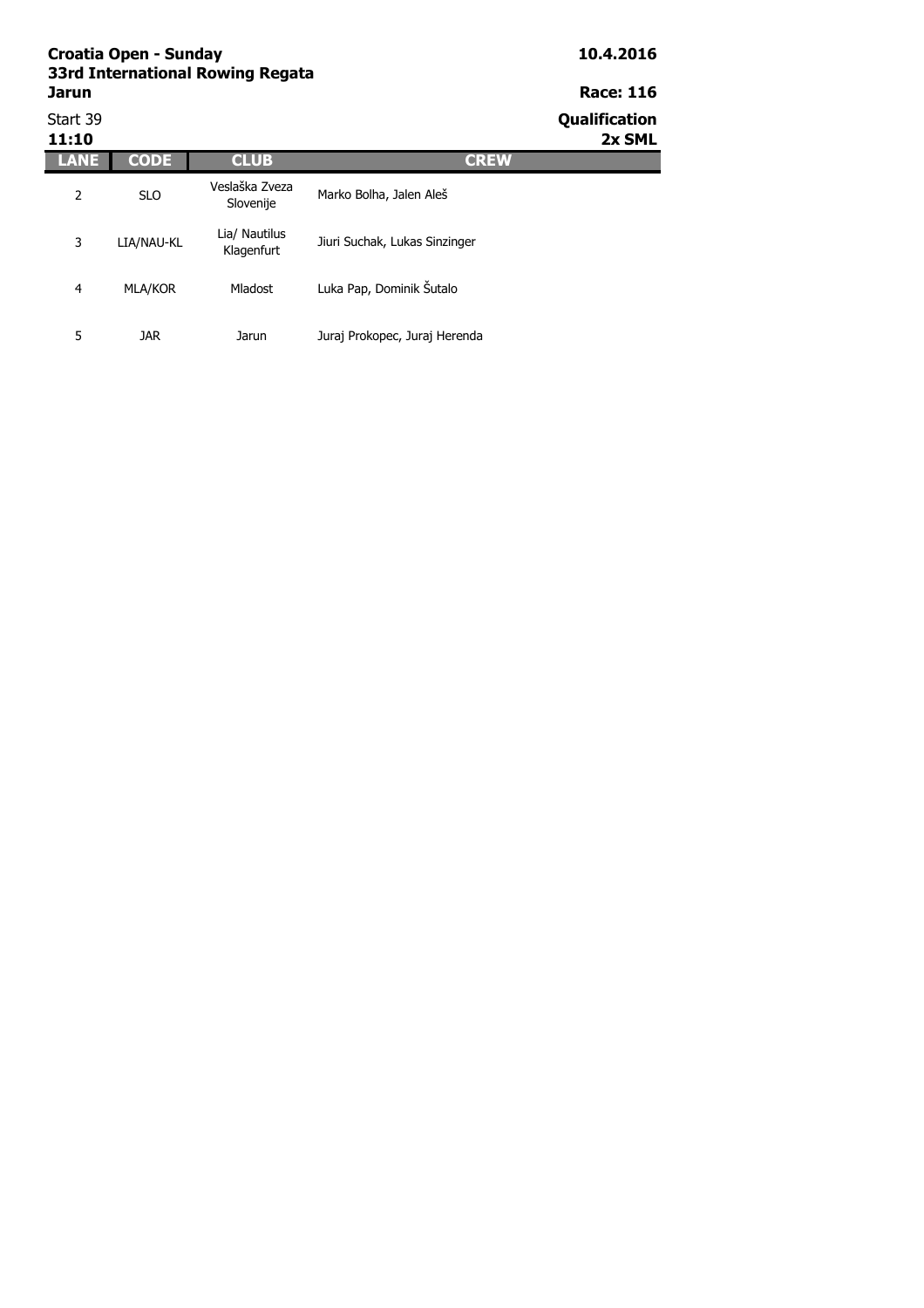| Start 40<br>11:15 |            |                              | <b>Qualification</b><br>4- SMA                                                      |
|-------------------|------------|------------------------------|-------------------------------------------------------------------------------------|
|                   | CODE       | <b>CLUB</b>                  | <b>CREW</b>                                                                         |
| 2                 | <b>OTH</b> | Ottensheim                   | Xaver Meusburger, Johannes Grantl, Johannes Hofmayr,<br>Rainer Kepplinger           |
| 3                 | <b>SRB</b> |                              | Veslački Savez Srbije Uroš Dimitrijević, Marko Ristić, Dušan Slavnić, Zoran Rajić   |
| 4                 | LIA/COMB   | LIA/ combination             | Cristoph Seifriedsberger, Maximilian Kohlmayr, Gabriel<br>Hohensasser, Florian Walk |
| 5                 | JZD/KOMB   | Jadran Zadar/<br>kombinacija | Lovro Anzulović, Tin Trucek, Filip Pedić, Andreas Vaško                             |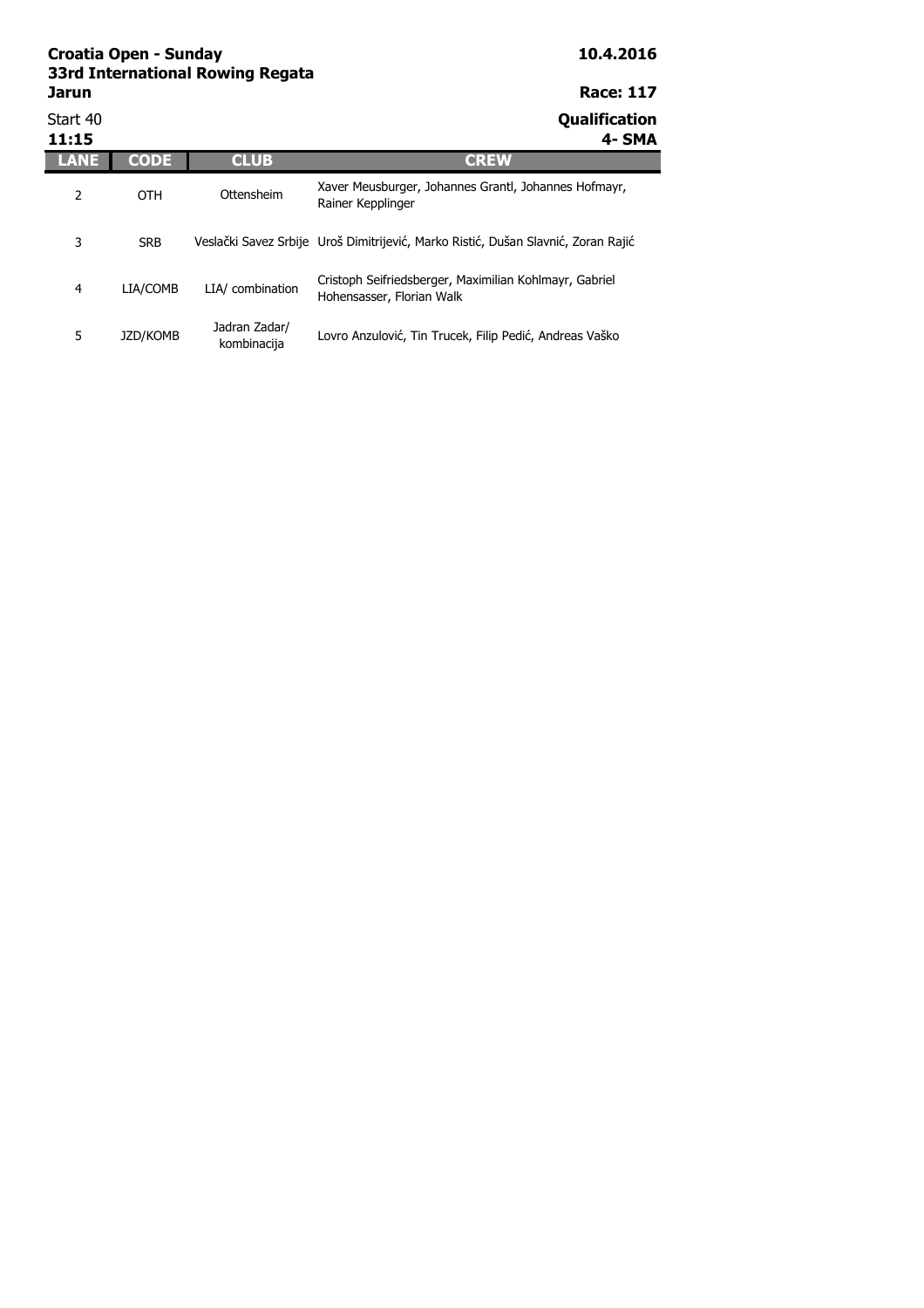| Start 41<br>11:20 |                |                               | <b>Qualification</b><br>4- SMA                                            |
|-------------------|----------------|-------------------------------|---------------------------------------------------------------------------|
|                   | <b>CODE</b>    | <b>CLUB</b>                   | <b>CREW</b>                                                               |
| 2                 | <b>EST</b>     | Estonian Rowing<br>Federation | Joonatan Kama, Karl-August Ruusalepp, Andreas Nops,<br>Kermo Randmae      |
| 3                 | LIA/OTH        | LIA Wien/ Ottensheim          | Bruno Bachmair, Nikolaus Beer, Marco Sendlhofer, Nicolas<br>Schilcher     |
| 4                 | <b>JRI/VUK</b> | Jadran Rijeka/<br>Kombinacija | Danijel Plišić, Mato Brandt, Toni Čavka, Bernard Samardžić                |
| 5                 | <b>FEN</b>     | Fenerbache                    | ERIC BERK SEZGEN, YIGIT ARIN, BESIM TOLGA<br>SAHINOGLU, SELAHATTIN GÜRSOY |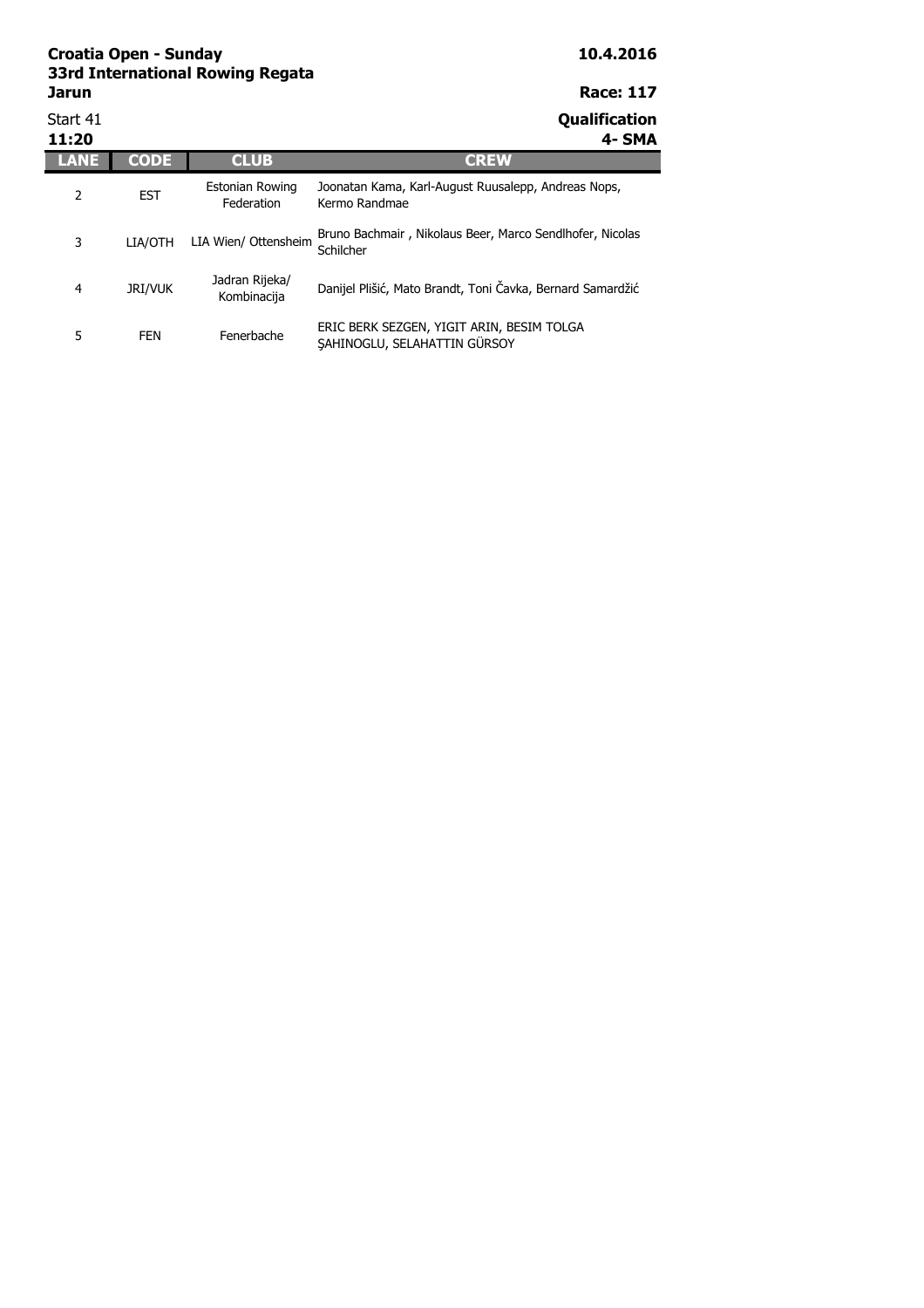Start 42 **Qualification** 

| 11:25 |                    |                               | 4x JMA                                                                  |
|-------|--------------------|-------------------------------|-------------------------------------------------------------------------|
| LANE  | <b>CODE</b>        | <b>CLUB</b>                   | <b>CREW</b>                                                             |
| 1     | EST <sub>1</sub>   | Estonian Rowing<br>Federation | Bertty Nurm, Tristan Lasn, Margus Kodasma, Martin Rahuoja               |
| 2     | <b>MLA</b>         | Mladost                       | Tin Hogenauer, Mislav Koljik, Marko Ukropina, Matej Čubek               |
| 3     | <b>VAUKL/COMB1</b> | Nautilus Klagenfurt/<br>Comb  | Mario Loy, Maximilian Trattler, Mathias Zezulka, Bastian Ferch          |
| 4     | <b>NGU</b>         | Neretvanski Gusar             | Marin Krešić, Nikola Vugdelija, Ivan Ćelić, Misalv<br>Dragobratović     |
| 5     | <b>OTH</b>         | Ottensheim                    | Matthias Lindorfer, Lorenz Lindorfer, Jakob Stadler, Patrick<br>Laggner |
| 6     | <b>SGTN</b>        | <b>SGT Nautica</b>            | Andrea Starz, Enrico Secoli, Luca Giurgevich, Federico Menis            |
| 7     | TUR2               | Turkish Rowing<br>Federation  | Enes Yenipazarli, Kaan Bag, Yunus Emre Bulut, Ömer Sefa<br>Polat        |